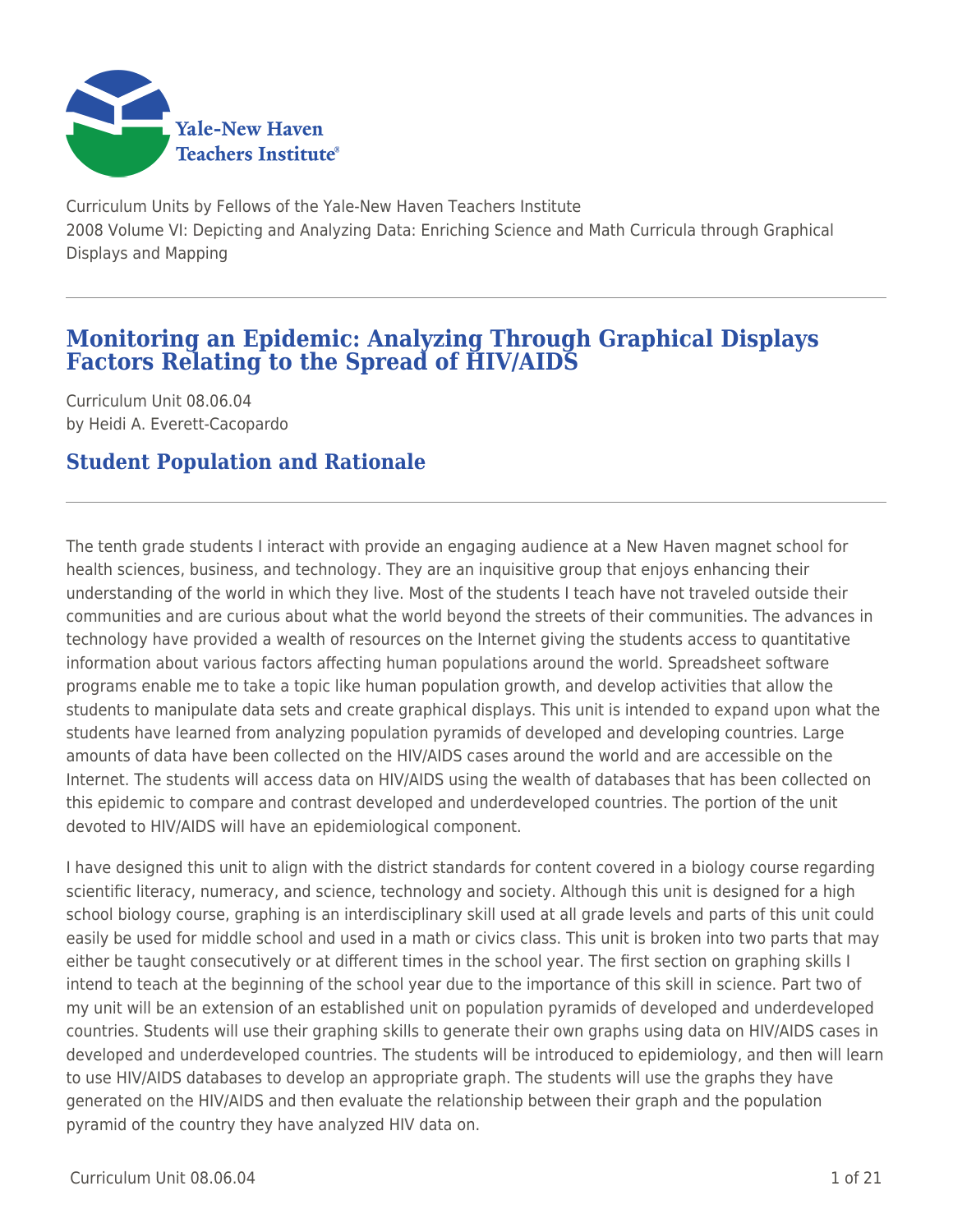My district curriculum places this unit on population pyramids around the third marking period and this is why I will not teach the two sections of my unit consecutively. The unit on population pyramids is a required science, technology, and society (STS) task. The state of Connecticut tests all biology students during our state standardized assessment on population dynamics using population pyramids. I have found this unit on population pyramids unproductive in providing the students with the opportunity to interact with the factors that are behind the shape of a population pyramid. I am hoping to enhance the students' understanding of analyzing population pyramids by creating a strong connection with the factors molding the demographics of various countries through student generated graphics completed by hand and through the use of spreadsheet software programs. The culminating assessment for the unit will be students generating appropriate graphical displays on HIV/AIDS cases from a developed and underdeveloped country and determining how the data on HIV can be linked to the population pyramids of each country.

### **Teaching Strategy**

Science is a subject that easily provides many avenues to engage the curiosity of students. There are typically a variety of means to make a "real world" connection during a biology lesson. In my opinion, the easiest aspect of teaching science is bringing relevance to a lesson. However, in order to teach a subject dealing with a population numbering in the billions the students must think "outside the box" and call upon their creative talents. Tactile activities can reinforce concepts in a unit and activate creative thinking. Hands on activities help those students who learn by doing and provide a better foundation for the students who need more then recording notes in class. I try to implement various activities that call upon Howard Gardner's Multiple Intelligences Theory (Campbell, 2004) when planning a unit. Generating data through a fictional school wide outbreak of an infectious disease created by the students is one example of how I will try to connect the statistics of HIV/AIDS to an actual event-taking place in the classroom.

The topic of human population growth can be considerably difficult for students to grasp. Students view the world through only the lens of their experiences. The idea of a population being decimated by an infectious disease is a foreign concept since my students live in a developed nation like the United States. The citizen of a developed country typically does not encounter an epidemic because public health agencies and healthcare services usually prevent the spread of an infectious disease. In addition, the standard of living in a developed country is often taken from granted. My students have access to clean, running water, toilets, medicine, electricity, and food. This access may not be available to the average citizen of an underdeveloped country.

Currently, AIDS is ravaging African countries and this disease does not receive as much media attention as it should in the United States. Africa is not alone in its plight with HIV/AIDS. The World Health Organization estimates that the number of people infected and living with HIV/AIDS is "between 35 to 42 million" (4% of the world's population) (WHO, 2004). Throughout the world, certain regions have large populations infected with HIV. Unfortunately, many students do not pay attention to the media, as most of them do not read periodicals or watch the news. In order to focus their attention on the global AIDS epidemic, I will open the second part of the unit with an introduction to epidemiology and use an activity that involves paper dolls representing a number of HIV/AIDS infected individuals. Students will be given paper dolls with sets of numbers and the names of countries around the world. These paper dolls represent "people" in populations of countries where HIV/AIDS is present. Throughout the lesson, I will announce the number and country of the paper dolls held by the students, and have the students place their dolls on the map of the world. My intent is to provide a visual

Curriculum Unit 08.06.04 2 of 21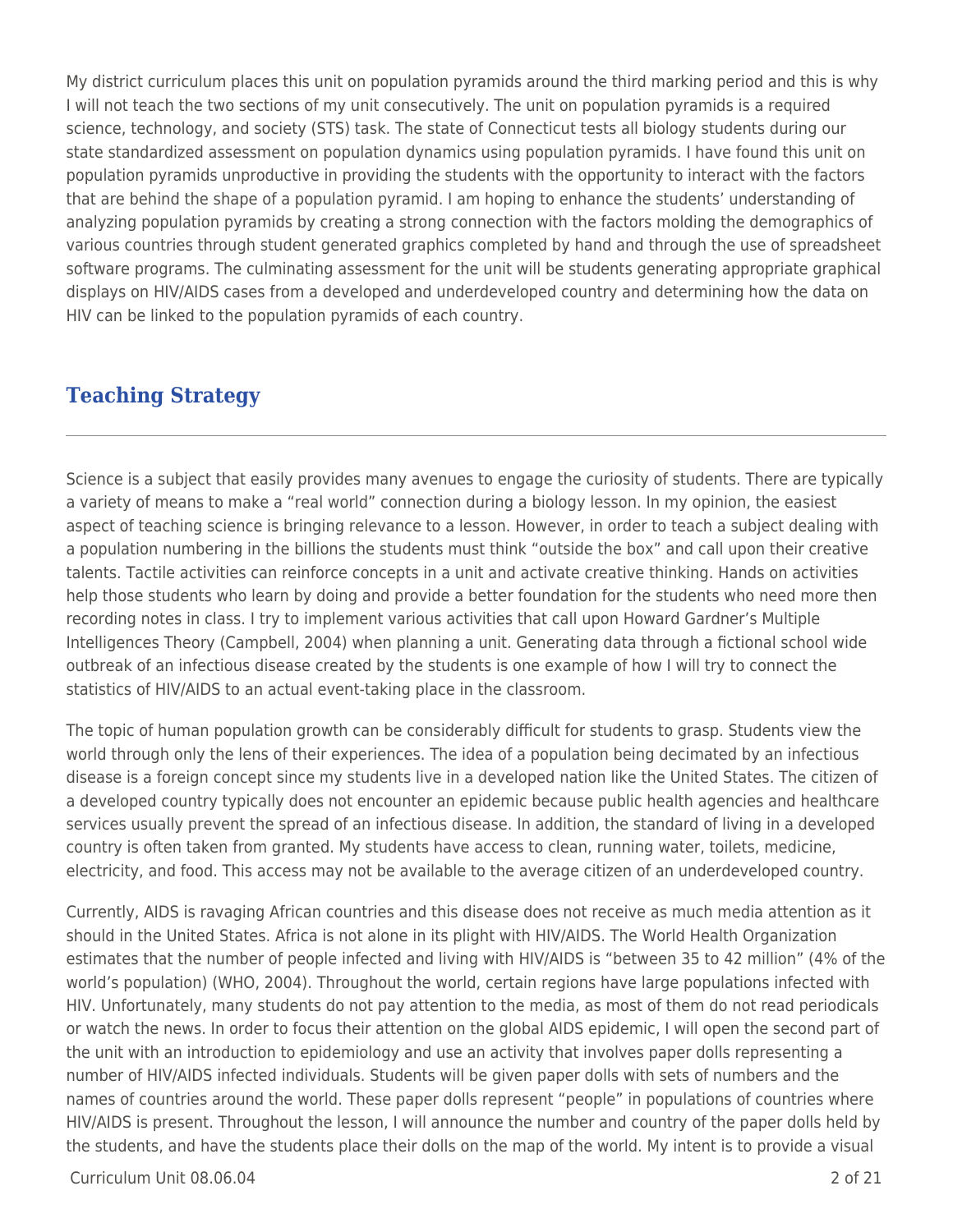of the countries that have populations infected with HIV. I hope this activity will emphasize that HIV infection is taking place all around the world right at the same moment that we are learning about statistics of disease. Each time a student's paper doll number is called, we will add the doll to a world map created by the students. The students will then take the numbers on each paper doll and then make a choropleth map with data on the paper dolls. This choropleth map or map chart will serve as an example for the students to reference throughout the portion of unit on graphing HIV/AIDS.

The communities that my students live in appear to be healthy and unscathed by infectious diseases like AIDS. However, an individual infected by AIDS will not be easy to distinguish from an uninfected individual. My students seem to be completely unaware that they most likely have encountered someone who is HIV positive in their life. Urban communities who are home to large minority groups are at greater risk for exposure to various infectious diseases. African American populations are at a greater risk for HIV than other minority groups; however, the Hispanic population is predicted to see an increase in number of infections (CDC, 2006).

In many sub-Saharan African countries, the number of people dying due to HIV is difficult to comprehend for those who have never been exposed to an epidemic. I hope to provide the students with a sense of the number of people dying from AIDS more realistic through a fictitious infectious disease outbreak that they will monitor and collect data on as it "spreads" throughout the building and classrooms. A map of the building will depict where the outbreaks are taking place and be used as an example of a choropleth map or map chart depicting populations.

# **Science, Technology, and Society**

The science, technology, and society component of the curriculum is a focal point around which this unit revolves. The unit is based on human population growth and the factors that shape the population pyramids of developed and underdeveloped nations. I choose AIDS as the infectious disease to investigate throughout the unit due to its prevalence in both developed and underdeveloped countries and the horrific role it is playing in reshaping the demographics of many countries.

It is my opinion that the generation that I currently teach does not have an appropriate fear of HIV. I believe that there is a false sense of security due to the increased life span of people infected with HIV because of advancements in treatments. I have witnessed first hand student discussions that indicate that many of my students are ignorant of the risks associated with their sexual activities, some do not believe that HIV is in their communities, and many believe that they have never met anyone with HIV. I hope that that the second part of my unit will serve to awaken my students to the realities of HIV/AIDS cases in their own communities, nation, and the world at large. I hope to instill an appropriate awareness of the damaging effect of HIV/AIDS on the health of human populations around the world.

Unfortunately, some countries who have large numbers of people infected with HIV are not recognizing HIV, as a deadly infectious disease slowly wiping out large portions of their populations. Certain countries in sub-Saharan Africa face the loss of the important generational knowledge concerning sustainable farming practices with the death of the family member who is unable to pass on their knowledge to their young children. In addition, a portion of the populations that is highly educated government officials, teachers, military leaders, and bankers are dying from HIV/AIDS (Garrett, 2005). These educated individuals are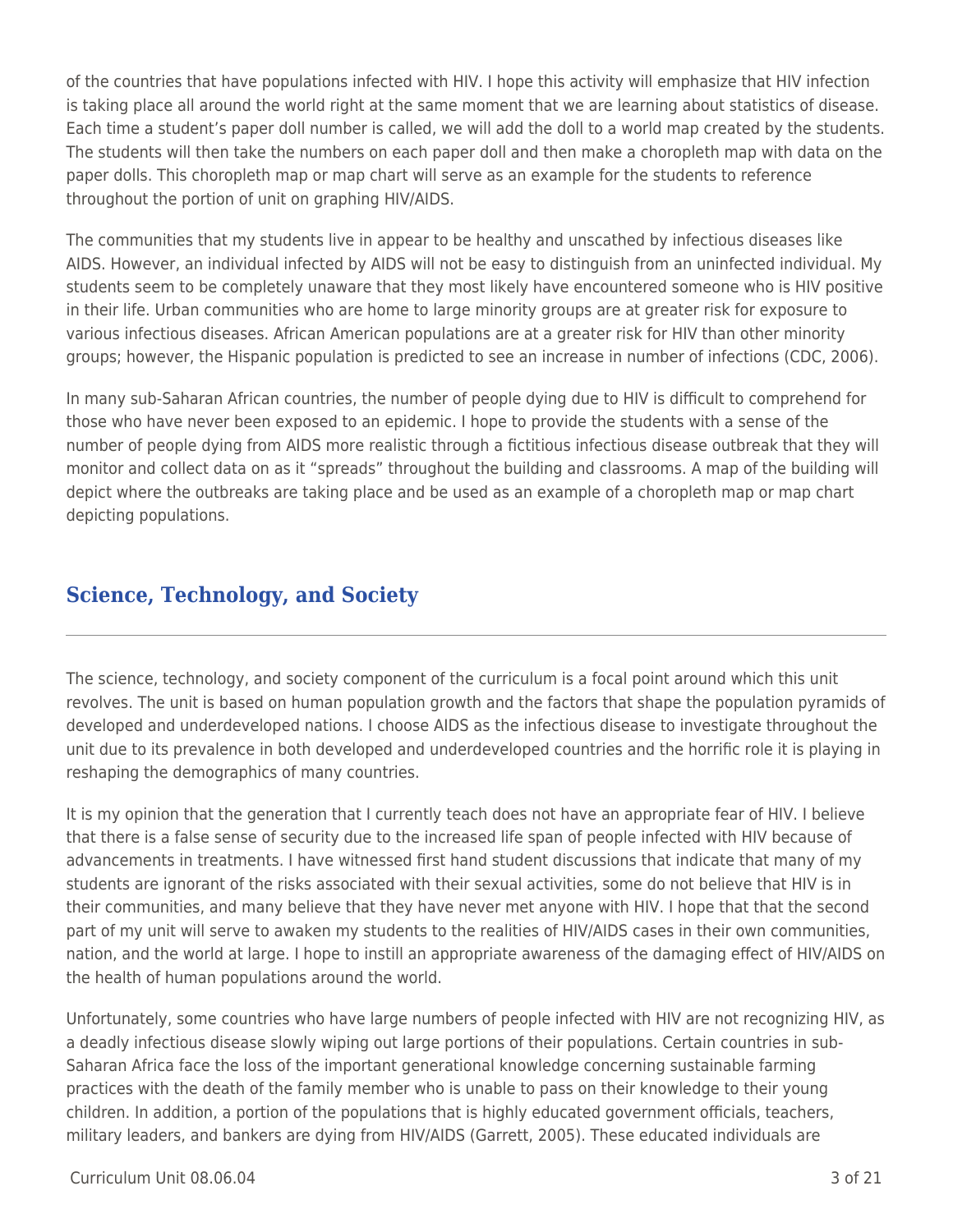important contributors to the stability of a country and with their loss comes the erosion of the progress that certain developing countries have made toward better quality of life through economic growth.

The slow demise of the immune system caused by HIV allows opportunistic infections like TB to be listed as the cause of death. This ambiguity allows some countries to remain in a state of denial that large segments of their populations are dying from HIV/AIDS (Garrett, 2005). The stigma associated with the disease has lead to some countries to shroud the numbers of their population infected with HIV and dying from AIDS. China for example chooses not to disclose the actual incidence and prevalence of the disease in their population. HIV infected individuals do not die quickly and the antiretroviral drugs available to those with the financial resources are prolonging the life of many HIV positive individuals making it appear that HIV is not present in the population. It is easy to overlook the damage that HIV infections are taking on populations around the world. I intend to highlight the differences in resources regarding healthcare and biotechnology for developed versus underdeveloped countries and how these resources could be testament of the advancements of science and technology working together for the common goal of public health, if they were made available worldwide.

The students I teach are a mix of health science and business majors. I always try to incorporate the business aspect of science because business and science go hand in hand in providing funding for research and the development of new biotechnologies. Analyzing data and depicting data appropriately are skills used by both scientists and businesspersons. Many students believe science is devoid of "business practices." I want to make the students aware that science and business are involved together in major way, as in the biotech/pharmaceutical industry and its role in the battle against AIDS. The students should also understand that these companies require an educated work force and an economy that can provide monies.

## **Unit Objectives**

The students will:

- 1. review strategies for effectively organizing data in a table.
- 2. develop data tables that effectively organize data.
- 3. review the steps involved in creating a graph (title, labeling x and y axis, independent and dependent variables, and scale).
- 4. compare and contrast a line graph, bar graph, histogram, pie chart, and map chart.
- 5. distinguish between a developed and underdeveloped country.
- 6. compare and contrast the shapes of population pyramids of a developed and underdeveloped country.
- 7. analyze the factors that shape the pyramids of different countries.
- 8. define and distinguish between an epidemic and pandemic.
- 9. define the terms prevalence and incidence.

10. apply the terms prevalence and incidence in analyzing statistics regarding HIV/AIDS cases throughout the world.

11. research factors that contribute to the differences in HIV/AIDS cases in a developed and underdeveloped country.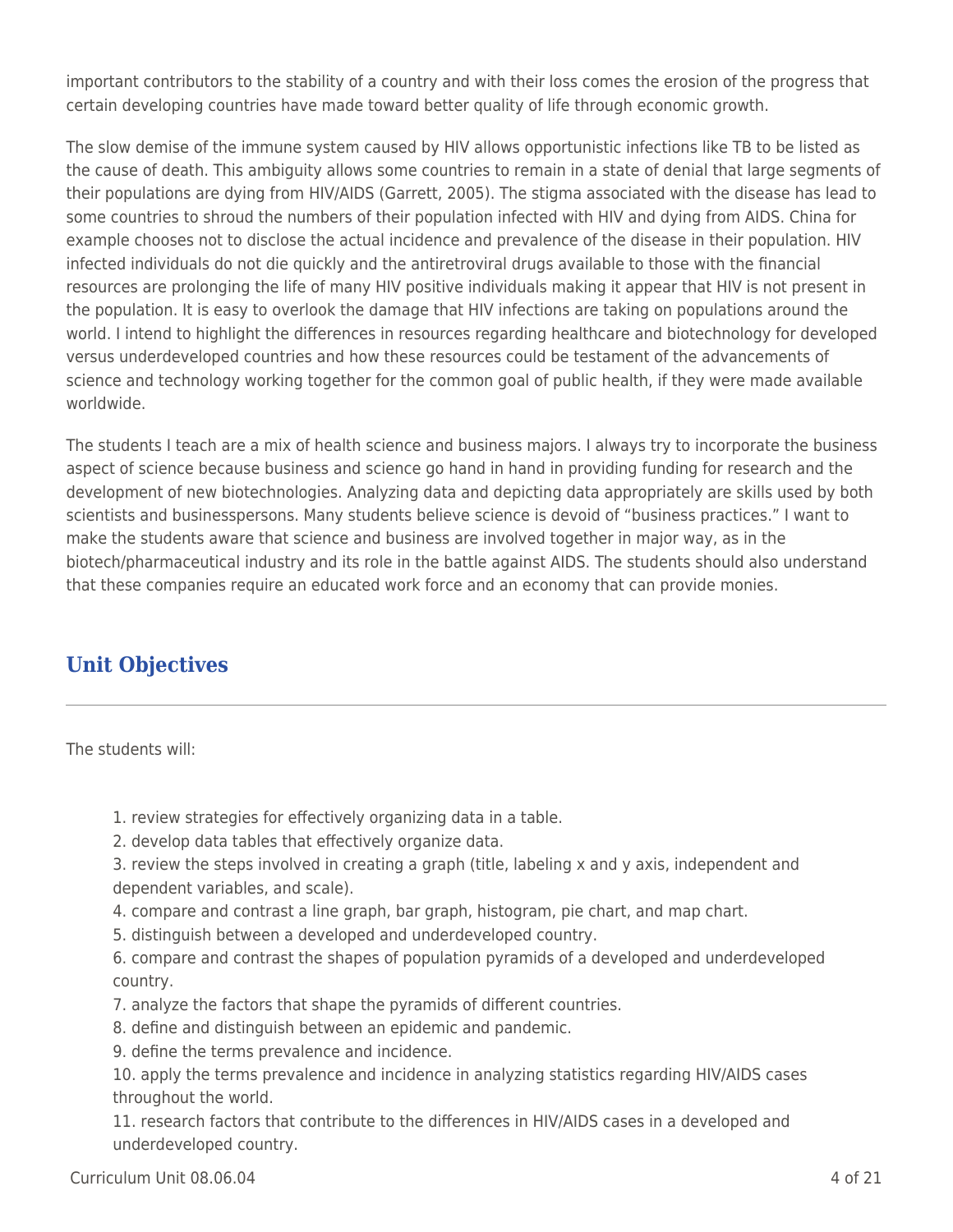12. choose three factors from their research related to HIV/AIDS cases and summarize how they have affected the shape of developed and underdeveloped country's population pyramid.

13. decide what type of graph is appropriate for displaying the factors they have researched data on dealing with HIV/AIDS in a developing and developed country.

14. evaluate how the data they have graphed on HIV/AIDS is related to the population pyramid of the countries they have investigated.

15. evaluate how science and technology benefit the health of human populations.

### **Unit Background**

#### **Constructing Data Tables and Graphs**

In order to be able to generate an appropriate graph it is imperative that the students understand the difference between the independent and dependent variables. Not all graphs follow the rule of the independent variable on the x-axis and the dependent variable on the y-axis, however this is an important piece of information that students need to master in order meet the state standards for scientific literacy and numeracy. I teach my students about the differences between the dependent and independent variables by first discussing everything that could possibly change in an experiment. The class generates a list of all of the possible variables or things that could change throughout the experiment and then I have them choose one variable that they would like to have direct control over to change between their different experimental groups. The variable they choose to change purposely becomes their independent variable. The students are then asked to decide what variable they would like to measure that would be affected by the independent variable they have chosen. The variable they have decided to measure either qualitatively or quantitatively due to their independent variable will be their dependent variable (Cothron, 2000). I inform the students that the "i" in independent can help them remember "I" have control over changing the independent variable but the "d" in dependent variable produces "data" that they measure at a result of the changes they make with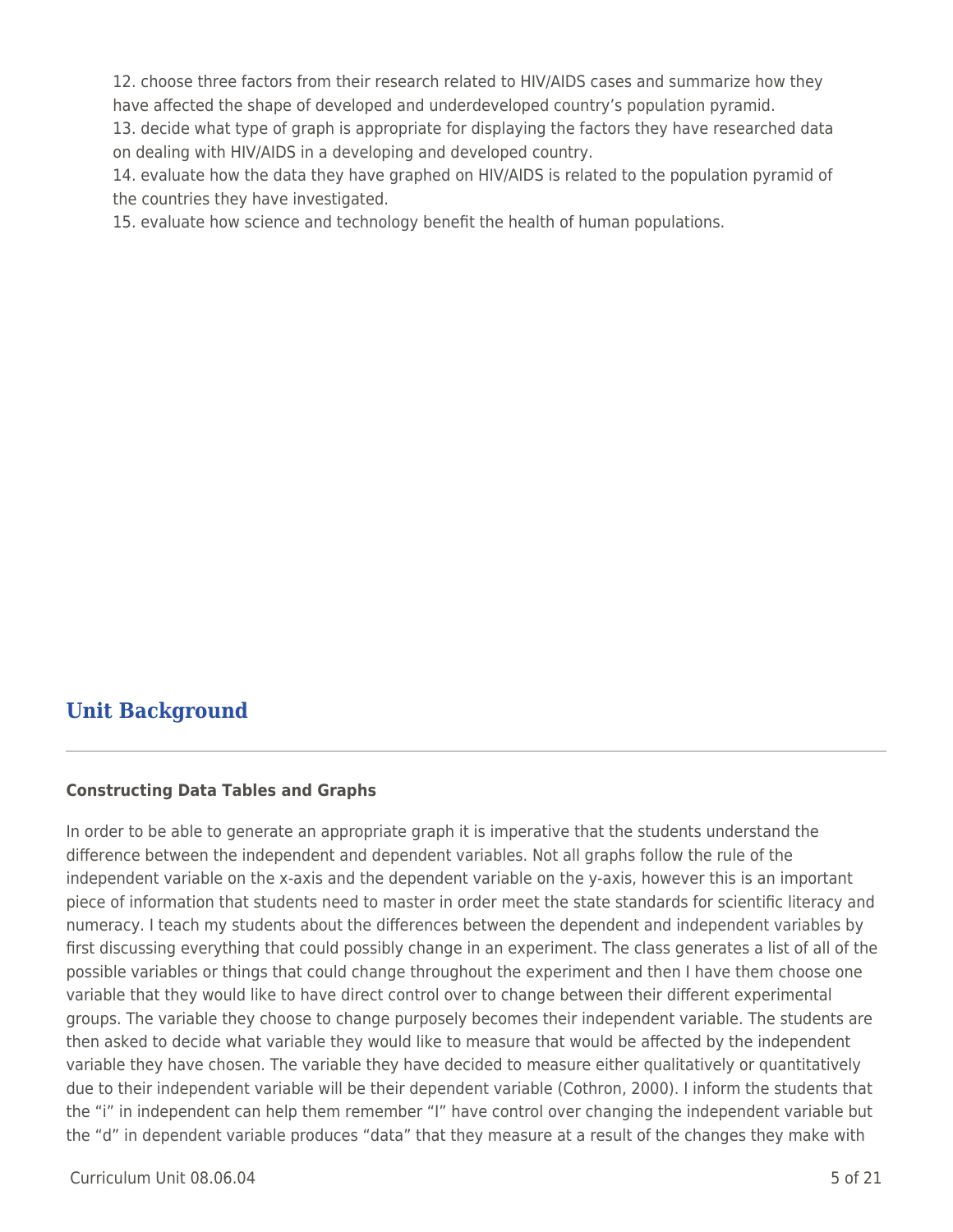the independent variable.

The students will be given the opportunity to evaluate summaries of different experiments to determine which variables described are the independent and dependent variables. This exercise will help them apply their knowledge of the independent and dependent variables. I have included a few examples of summaries under the appendix called "Examples of Independent and Dependent Variables Identification Scenarios."

Students work hard at designing a controlled experiment but often are deficient in their ability to generate their own table to organize the data. Some labs provide a data tables already organized for the students. I believe this practice is contributing to students failing to understand the importance of the data table. A data table that effectively depicts the relationship of the dependent and independent variable is critical for a student to depict the data in the appropriate graph. Data tables provide the first step to inferring the relationship between the independent and dependent variable. I often find that students will graph a label or identifying number from a prepared data table, thinking it is the independent variable. I hope that by having them construct their own effective data tables will be better equip them to distinguish the real independent and dependent variables on their charts. The independent and dependent variables should be placed in vertical columns with additional vertical columns provided for additional calculations for the data and or labels of experimental groups. It is important for them to understand that by staying organized in constructing their data table the easier it will be to record their data and then analyze the data they have collected.

### **Constructing a Graph**

Once the students have practiced creating an effective data table to organize the collection of their data, they will then be reintroduced to the steps of constructing a graph. It is important to ask students what graphs are and why they are used. I will have the students brainstorm in groups what they think the purpose of graphing is for and then have each groups share their ideas to the class. I hope this will create a dialogue about what purpose a graph holds for scientists and society. I want the students to understand that graphs visually represent data sets that allow quick conclusions to be made about the overall trends found within the data sets.

The first step in constructing a graph is determining what columns in the data table provide the data for the independent and dependent variables. After the independent and dependent variables have been identified, then draw and label the axes by placing the names of the independent variable on the x-axis and the dependent variable on the y-axis along with the unit of measurement that was used for each variable. I will explain to the students that they will find graphs that do not follow this rule but should understand that this will be the method that graphs are constructed in their science classes throughout high school. The next step is determining the intervals that make up the scales for the x-axis and y-axis. This is a very difficult step for the students in the process of constructing graphs. It is the most common error that I find in the graphs my students construct. I try to reinforce this difficult concept by showing them a meter stick and having them tell me about what they observe about the tick marks and the numbers represented on the meter stick. Typically, the students recognize that there is a standard distance between the tick marks and the numbers are in chronological order.

In order to provide a more tangible visual of the concept of scale, I have created a jumbo interactive graph is displayed on the wall in my classroom. I took butcher paper and made the x-axis and the y-axis using a permanent marker and placed tick marks on each axis. I then took index cards and wrote the following generic names of key parts of the graph on each index card (title, x-axis, y-axis, independent variable, dependent variable, scale, units, labels, and the numbers 1-15). I placed tape on the back of the labeled index cards and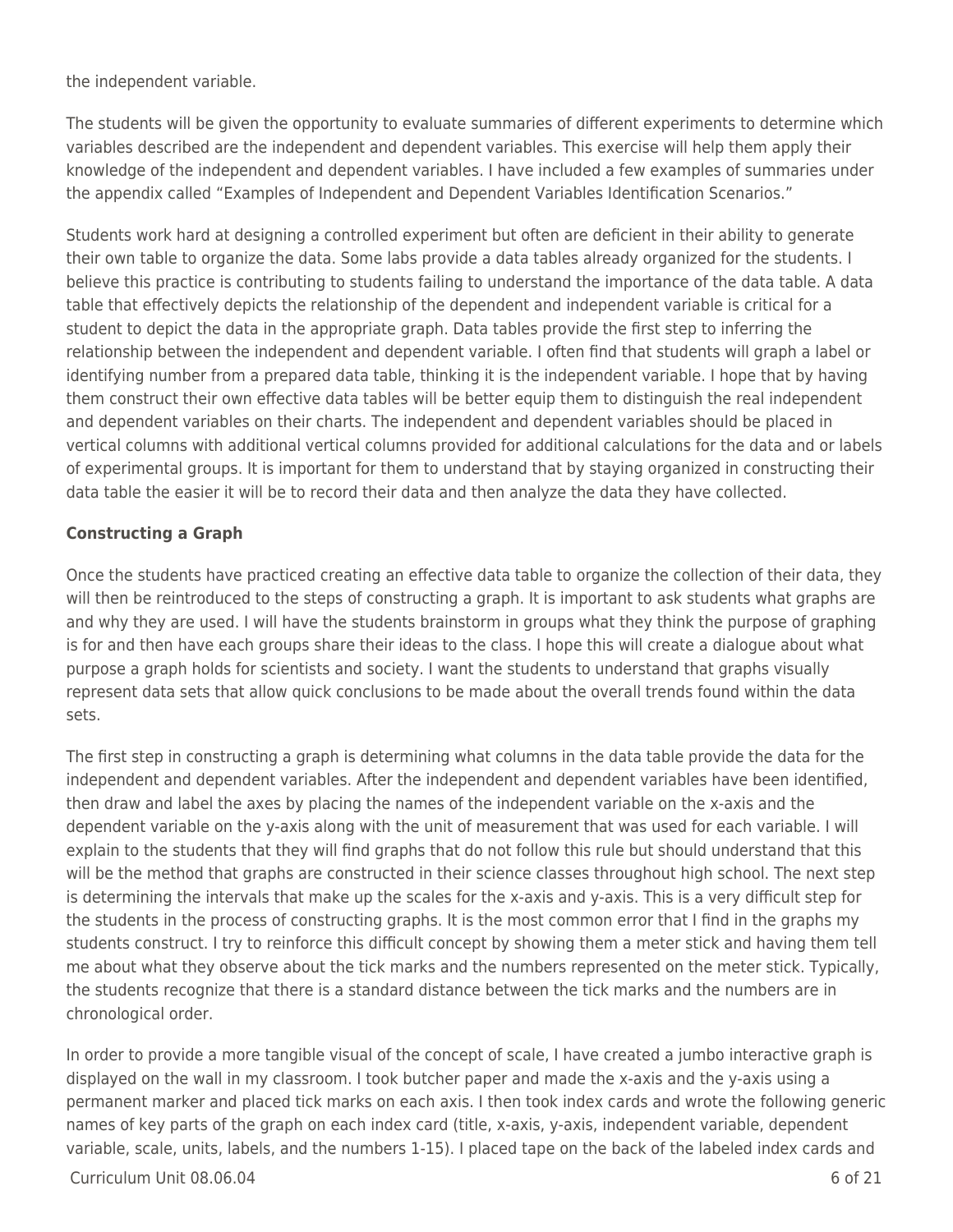then placed them in the correct region of the graph. I go through the parts of the graph by showing the students the correct placement of the cards on the parts of the graph to provide them with a visual of all of the parts of a good graph. I make sure to focus on the scales of each axis to show them that if I make each tick mark worth 1 then the scale should read 1-15. However, if I make each tick mark worth 2 then the tick marks or intervals that divide my axis should be labeled with 2, 4, 6, 8, 10, 12, and 14.

After I have shown them a few examples of various intervals, I then "make a mistake" in dividing my scale into equal intervals and have the students identify what is wrong with my scale and how it should be fixed. I do this a couple of times with different intervals for the students to grasp the concept of scale and then refer back to my meter stick and have them compare and contrast the meter stick to the scale of my jumbo graph. I have the students draw their own example of the jumbo graph on graph paper for their notes. The next class I have after introducing my jumbo graph, I place my labels incorrectly on the graph and I call upon individual students to tell me what is wrong with my labels and where I should place them to correct the mislabeled graph. This activity provides me with insight as to how much information was retained from last class and helps to reinforce the graphing rules introduced last class. I repeat this activity all throughout the year to keep reinforcing graphing as the students easily forget their knowledge.

#### **Spreadsheet Programs and Graphs**

The business department at our high school instructs the freshman class on how to use spreadsheet programs and how to create graphs with the data sets they have entered into the programs. Due to time constraints, I will do a quick refresher lesson on using spreadsheet programs with an emphasis on transforming data sets into graphical form. I hope this review on spreadsheet programs will refresh the minds of students who already have had training and help those students who have transferred and have not received any instruction on using spreadsheet programs. At the end of the unit, under the appendix section, I have provided a tutorial on how to create graphs using a spreadsheet program (see "Create Graphs Using Spreadsheets").

There are some important terms that I want the students to be familiar with when using spreadsheet programs. Some spreadsheet programs refer to graphs as "charts" and this could provide some confusion to students. Another source of confusion may be found with horizontal bar graphs labeled as bar charts and vertical bar graphs labeled as a column charts. The scatter plot can also be referred to as a XY chart.

#### **Accessing International HIV Data Sets**

The World Health Organization's Statistical Information System (WHOSIS) provides health statistics on 193 countries from around the world through a database that allows you to choose various indicators from various countries. You can produce a table using the selected indicators and the table can be transformed into a line, bar, or pie graph. The WHOSIS database also allows you to download the datasets from the various indicators you have chosen and then export the data into a .csv file. This type of file (.csv) can be used in any spreadsheet program. The database is very user friendly and the web address is #18 under "Websites on HIV/AIDS Statistics." Once you are on the web page, look under "QUICK SEARCH" and then click on "SHOW ALL COUNTRIES." You are then within the database and can click on the various countries you are interested in then click on the "INDICATORS" tab on the top of the countries table. Choose your indicators, then click on create a table at the top of the indicator selection box. A table should appear with the countries and indicators you have chosen. Next, you can create a chart by clicking on the tab on the "CHART" tab on top of the selection box. The system will create a line graph, but in the top left hand corner, you can choose column or a pie graph. When I have the students use this website, I plan on having them first create a chart or graph using the WHOSIS system and then download the data and also produce a graph using a spreadsheet program.

Curriculum Unit 08.06.04 7 of 21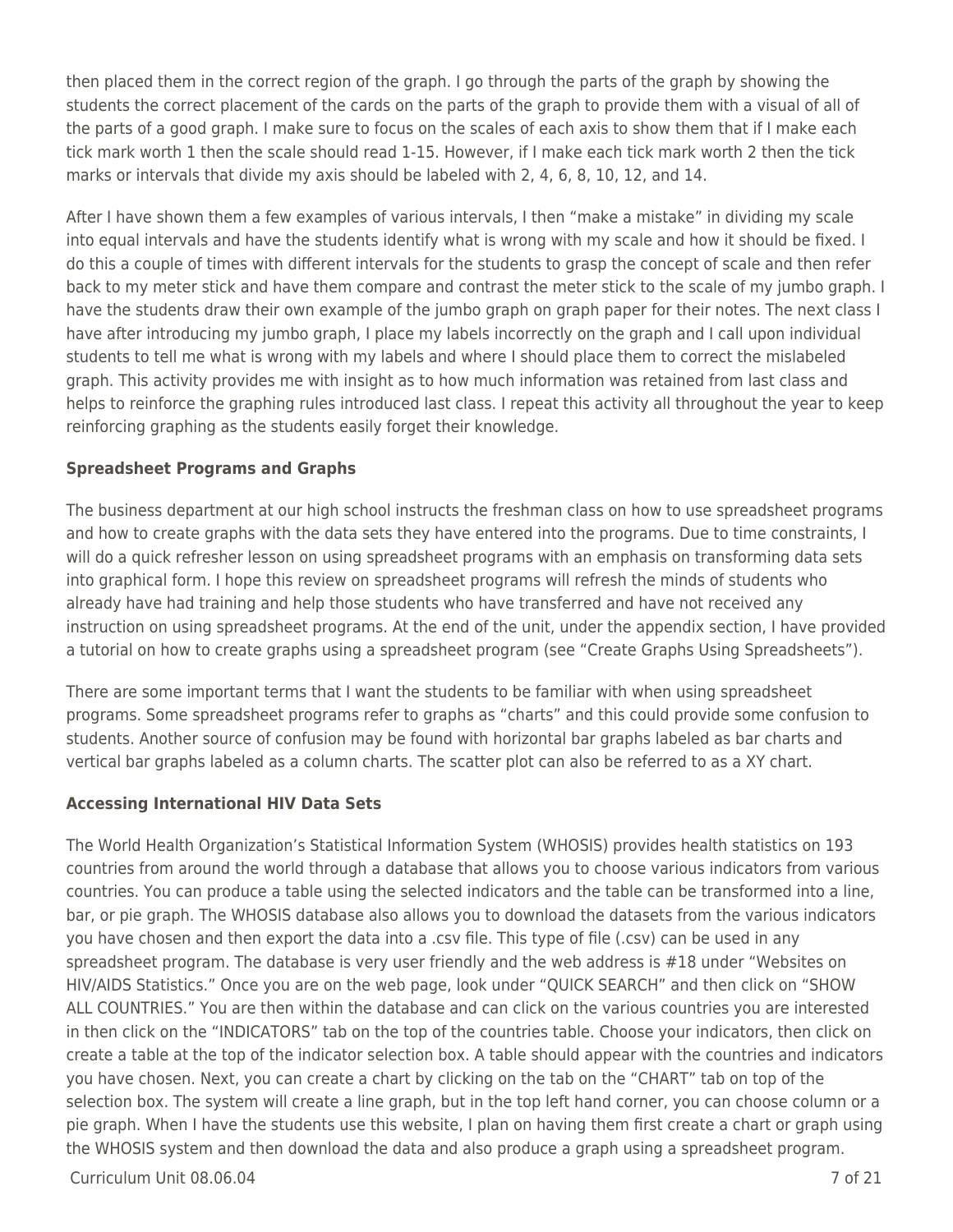The following graph below (Fig.1) is an example of a graph I have made using the WHOSIS database using a spreadsheet program. One issue I have had with graphing the data is that the developed countries have such a small value compared to the developing countries concerning a certain indicator that the data points may not even be visible. One way to alleviate this problem is to have the students also graph the data by hand.





### **Types of Graphs and Charts**

The next step in developing the student's graphing skills is determining what type of graph to use when analyzing a data set. I first provide the students with notes on the various types of graphs used in science and highlight that the data they have collected or are provided with determine what type of graph to use. The main graph and chart types we will employ in the unit are bar, line, pie, map charts, and population pyramids. I will introduce and briefly review box plots and histograms but I do not have the time to have students depict data using these two types of graphs. The students will first observe examples of each of the following graphs listed below and then take notes defining the various types of graphs.

### Bar Graph

Bar graphs are one the most familiar types of graphs to the students and often their first choice in depicting data graphically. The bar graph is best used for comparing a small number of groups. For example comparing different types of brands of toothpaste, favorite types of foods, number of males and females in a class, different types of fertilizer. If each group being compared is "discrete" or categorical and is not related to each other numerically then a bar graph is the most appropriate graphical display to use (Cothron, 2004, p.53). Horizontal and vertical bar graphs are both used for comparing different groups and for time series data sets. I will emphasize that we use the vertical bar graph more then the horizontal. The vertical bar graph is referred to as the column chart on some spreadsheet software programs and I will make the students aware that the column chart is also known as a vertical bar graph. There can also be double bar graphs comparing two groups at the same time. For example, a double bar graph could be used to compare, by year, the number of boys and girls playing video games over the span of a decade. Students have difficulty in recognizing there should be a uniform width to each bar they construct and space or inter space between each bar on the vertical axis. An exception to this rule would be in using a multiple bar chart (Schmid, 1983). I will provide examples of each of these types of graphs by having a sample set of data already plugged into a spreadsheet software program projected onto a screen using a LCD projector.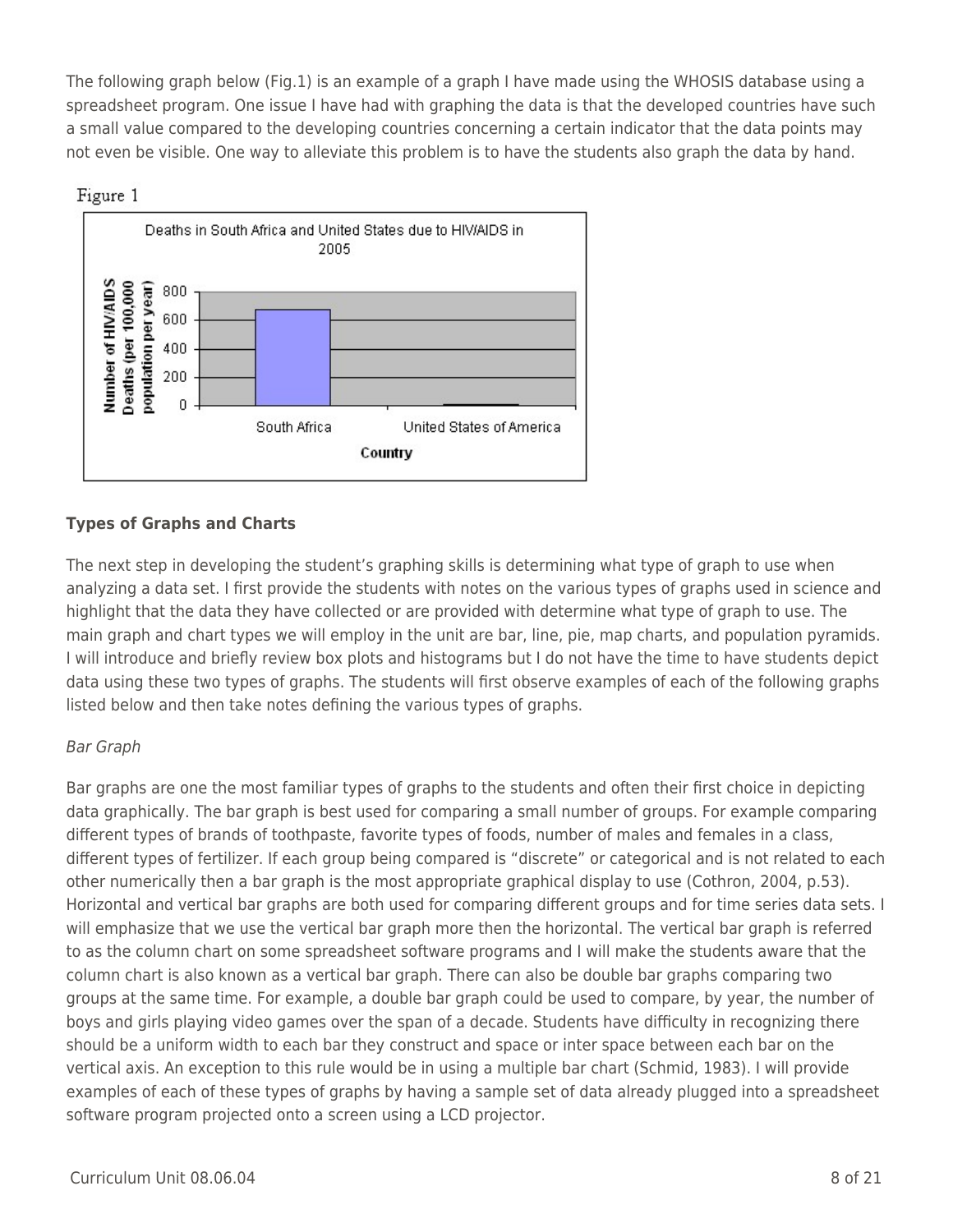The stacked bar graph is used when each component of the bar represents a percentage of the whole, like a pie chart (see below). This type of graph can be visually misleading because it is difficult to determine the amount each component contributes.

### Line Graph and Scatter Plots

Line graphs are also very familiar types of graphs to the students, but students typically make many errors when constructing a line graph. The line graph is best used for when the independent and dependent variables are both continuous sets of data where the intervals between each data are related numerically. In line graphs, time is usually on the x-axis. Scatter plots are frequently used in science and follow the rules of the independent variable on the x-axis and the dependent variable on the y-axis. This type of graph is appropriate for determining relationships between two variables although more then two variables can be depicted. Different data sets may also be depicted on one line graph or scatter plot. Distinctive labeling should be used to distinguish the different datasets, for example different colors or patterns (Schmid, 1983).

### Histogram

Histograms, also called frequency charts, are visually related to the vertical bar graph. Data sets that deal with frequency and distributions are best simplified by determining the number and size of the class intervals or bins. Once this has been determined, "count the number of data points in each interval, and plot the counts as bar lengths" (Chambers, 1983, p.24). Determining the class interval or bin size is critical in depicting the data appropriately. Data can be lost if too large of a bin size is chosen when constructing a histogram and choosing a bin size that is too small can produce a cluttered display with too many intervals that may not even contain any data points (Schmid, 1983). This type of graph is the basis for a population pyramid, which is one of the main graphical displays used to study population dynamics.

### Population Pyramids

Population pyramids or age structure diagrams are the best graphical display for comparing the sex and age distribution of a population. This graphical display is constructed using a paired horizontal bar graph. Each age range is given a bar in chronological order starting with birth at the bottom. The length of the bar corresponds to the percentage of the population that makes up a certain range. These types of graphs are also helpful in predicting the type of growth a population can expect for a population's trends in age and sex distribution (PA Dept. of Health, 2001).

### Pie chart

Pie charts are used for depicting discrete categories that are part of a whole. A data set looking at the percentage of the entire population of men, women, and children infected with HIV would be appropriately displayed with a pie chart. Pie charts can visually mislead the observer how to what percentage of the pie each category takes unless the percentage values are included in the graph. Pie charts are best used with data sets containing less then eight groups (Schmid, 1983).

### Map chart Choropleth Map

Map charts or choropleth maps are used for depicting a data set that is spatially distributed over an area. A data set looking at the number of HIV cases found within each state is an example of data appropriately displayed using a choropleth map of all fifty states. The various shades used to color in each state could

### $C$ urriculum Unit 08.06.04 9 of 21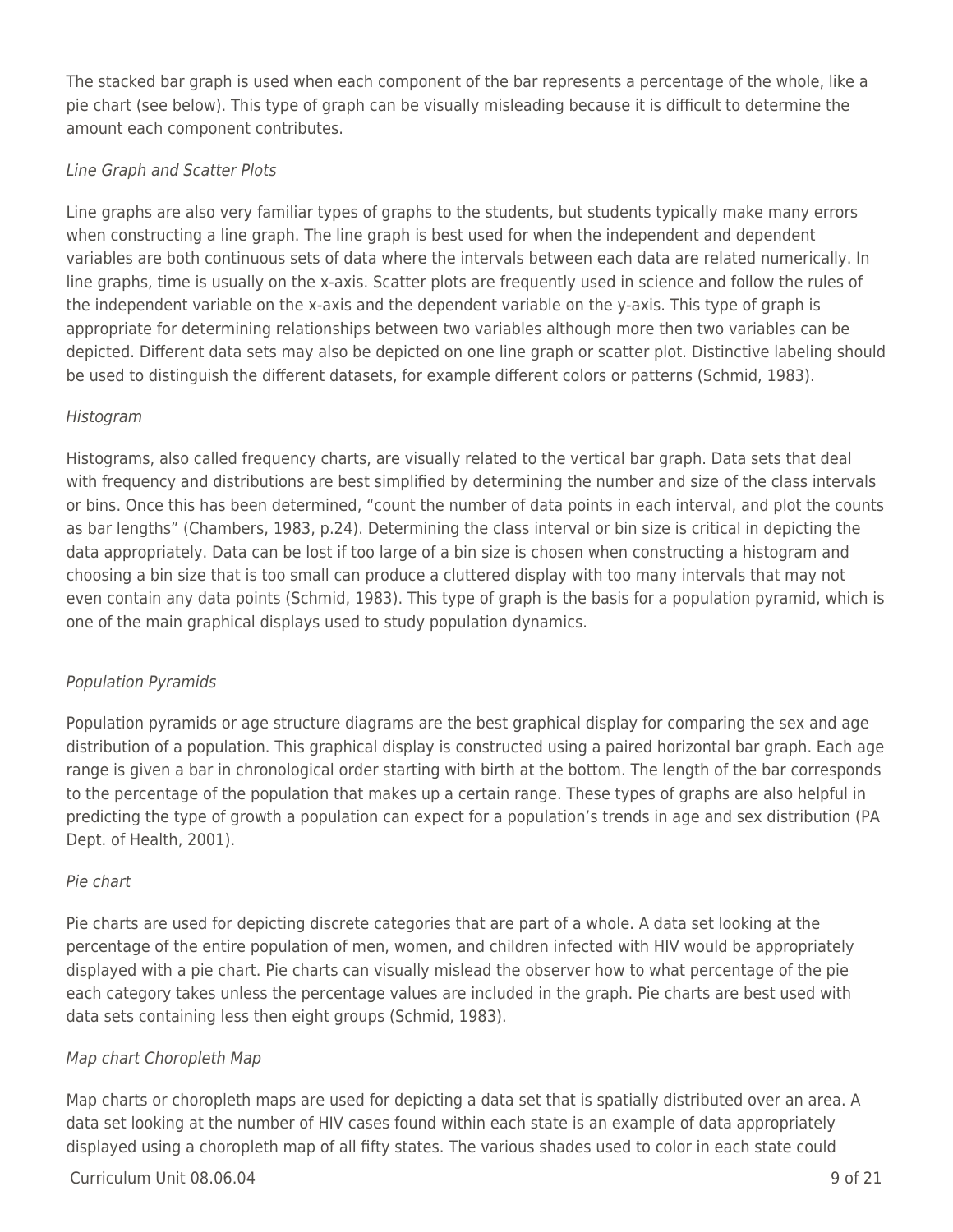indicate different ranges of values of HIV cases within each state. The darker shaded areas could indicate values. Start by determining the range your values cover and then divide the range into the number of categories you wish to depict. Usually on three, four, or five groups are best. A greater or lesser number of groups can obscure the data.

#### **Misleading Graphs and Charts**

There are many types of graphs and charts that when used correctly provide a visually engaging and appropriate summation of the relationships that certain data sets hold. Although graphs can communicate more effectively than a data table, they can also mislead and shroud the actual relationships or trends. Minute details like absent labels on the axes and the inappropriate scales are some common errors (Schmid, 1983). Choosing the wrong graph or chart type can easily destroy effective communication of the data. An example would be using a pie graph for a data set containing more then eight categories. Another example would be choosing bin sizes that are so large that certain data points end up being lost. Pie graphs are more decorative and should not be used to precise data due to the difficulty in assigning a precise percentage of the slice. These various points will be highlighted throughout the section on graphing and review of the various types of graphs and when to use them.

### **Introduction to Epidemiology & HIV/AIDS**

Epidemiology is the study of the spread of diseases throughout a population. Epidemiologists focus on determining when a disease appears in a population, the mode of transmission, and where the disease spreads to in a population (Tortora, 2002). This field of biology focuses on many factors that are related not only to the origin and spread of disease but also the way in which people are affected by the disease. Some important pieces of information or data that an epidemiologist collects on a member of a population deal with the age, sex, occupation, personal habits, socioeconomic status, and history of immunizations. The following are key terms that students need to know the definitions of: etiology, prevalence, incidence, and mortality rates. Etiology is defined as all the variables that are considered as factors in causing disease in an individual (Philips, 2001). Incidence refers to the "number of new cases" of disease that take place over a certain amount of time, for example the number of HIV infections during the year 2001 (Phillips, 2001, p.10). Prevalence is similar but counts the number of cases already present in a certain population over a period of time. Mortality or morbidity rate is the number of deaths that take place during a year (Phillips, 2001). This vocabulary is important for the students to understand when analyzing the data sets provided on the World Health Organization statistics web page called WHOSIS.

#### **Comparing and Contrasting Populations**

My students will have already received instruction on the criteria used to determine whether a country is developed or underdeveloped based on the shape of a country's population pyramid. I will remind them that the shape of developing country has a very wide base. This wide base indicates a large portion of the population is composed of very young age groups and as the age increases, the trend is each age groups shrink in size. The developing country's population pyramid tends to narrow with increasing age. The narrow top of the pyramid indicates very few older people make up the population indicating a very low life expectancy for individuals in this population. Botswana is a country that has a population pyramid with a wide base and narrows toward the older age groups.

The shape of a population pyramid from a developed country will have either a narrow base due to fewer younger people in the population and or the overall shape ends up resembling an irregular block due to each

#### $C$ urriculum Unit 08.06.04  $\qquad$  10 of 21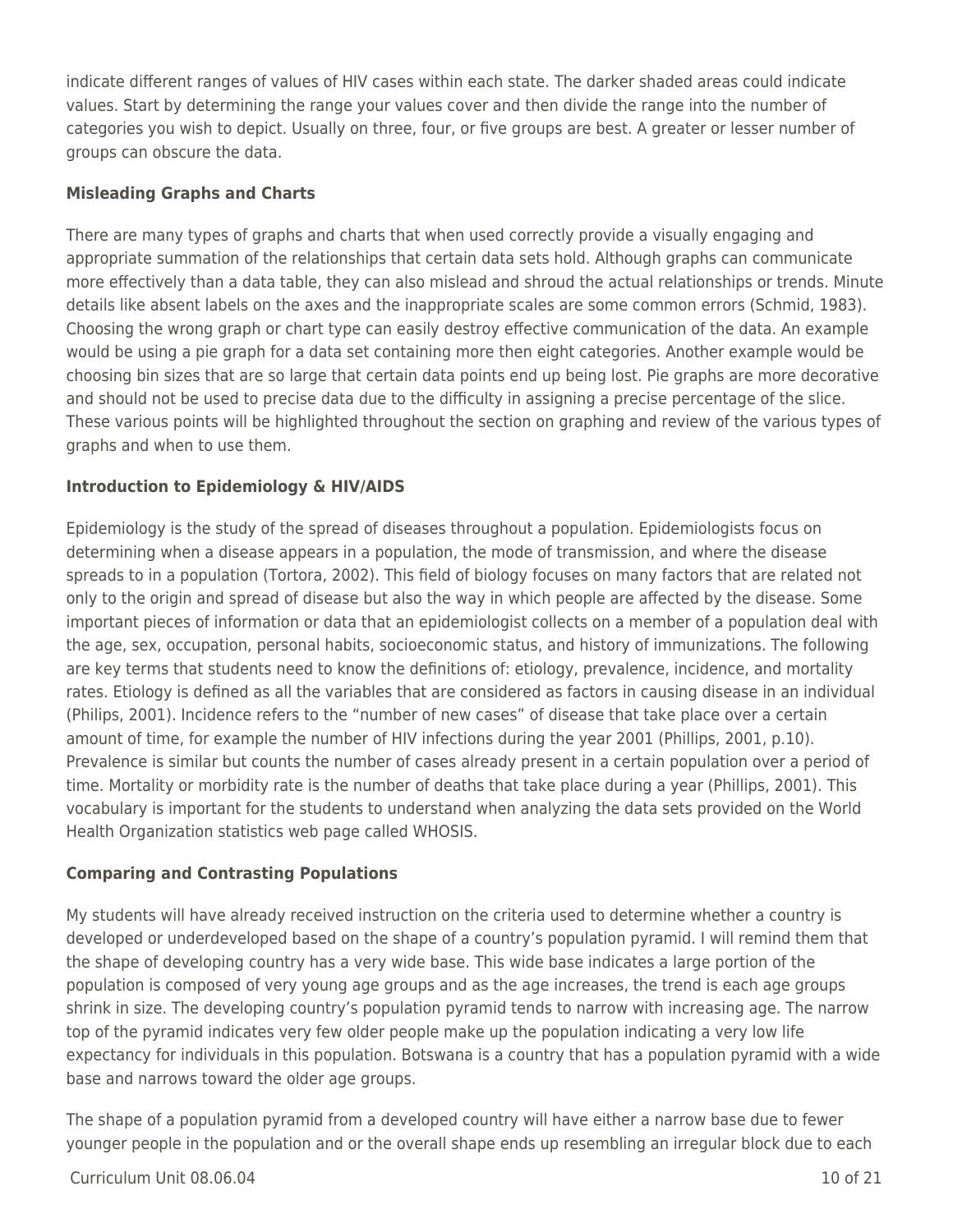age groups being composed of roughly the same amount of people (PA Dept. of Health, 2001). United States is a country that has a population pyramid with a blockish shape due to the large middle age portion of the population. Developed countries have larger percentages of their population aging and this provides the more blockish shape in comparison to the pyramid shape of the developing country. Various examples of population pyramids I am describing can be found at website #10 listed under "Websites with Population Statistics."

I often find my students tend to overlook the units of a number as an unimportant detail. I tell the students to pay attention to the units (for example, thousand versus millions) that describe the population of a country by showing them a pyramid from a country with a small population (ex. Jamaica) with a country with a very large population (ex. China). I want to make sure the students understand that critical values are the percentages of a population that fall in various age groups rather than the absolute number.

# **Unit Outline**

The first part of this unit is intended to reintroduce data tables and graphical displays in conjunction with the district standards that require the students to develop scientific numeracy skills. To be scientifically literate, a student must be able to generate data tables and analyze them appropriately through the construction of a graphical display.

The students have certainly received training in graphing before they enter my class as sophomores. However, accessing their prior knowledge and correcting misconceptions concerning analyzing data through graphical displays are important places to start at the beginning of the school year.

The second portion of the unit is devoted to using the students' graphing skills in analyzing the effect of HIV/AIDS on developed and underdeveloped countries. I will begin this section of the unit devoted to analyzing HIV/AIDS statistics with a review of the data analysis skills that are covered at the beginning of the year in science courses. The students will recall the portion of the unit devoted to the foundational principles of transforming quantitative information into appropriate graphical displays from the beginning of the year. The students will evaluate various data sets on HIV/AIDS and decide what type of graph they should be employed to appropriately display the data.

The students should be familiar with constructing the classic line and bar graphs, but often have difficulty in determining where they should place the variables on the graph and the importance of an equally divided scale. The other major goal for the unit devoted to graphing is developing the students' confidence in determining which type of graph is appropriate to use for a certain data set. I originally intended to do more an exploration of the various types of graphs and their appropriate application; however, the unit is built around the population pyramid STS task that takes place later in the school year. I have decided due to time constraints to focus on pie charts, map charts or choropleths, stacked bar graphs, bar graphs, and line graphs as the main graphical displays. These graphs will be used in the second part of the unit on HIV. I will briefly discuss scatter plots and how they are made but will not use them in the first section of the unit on graphing.

The first section of the unit dealing with graphing will also include a basic introduction on using a spreadsheet software program for analyzing data and creating graphs. The business department does cover the use of spreadsheet software programs in their computer courses from freshman. I will activate the students' prior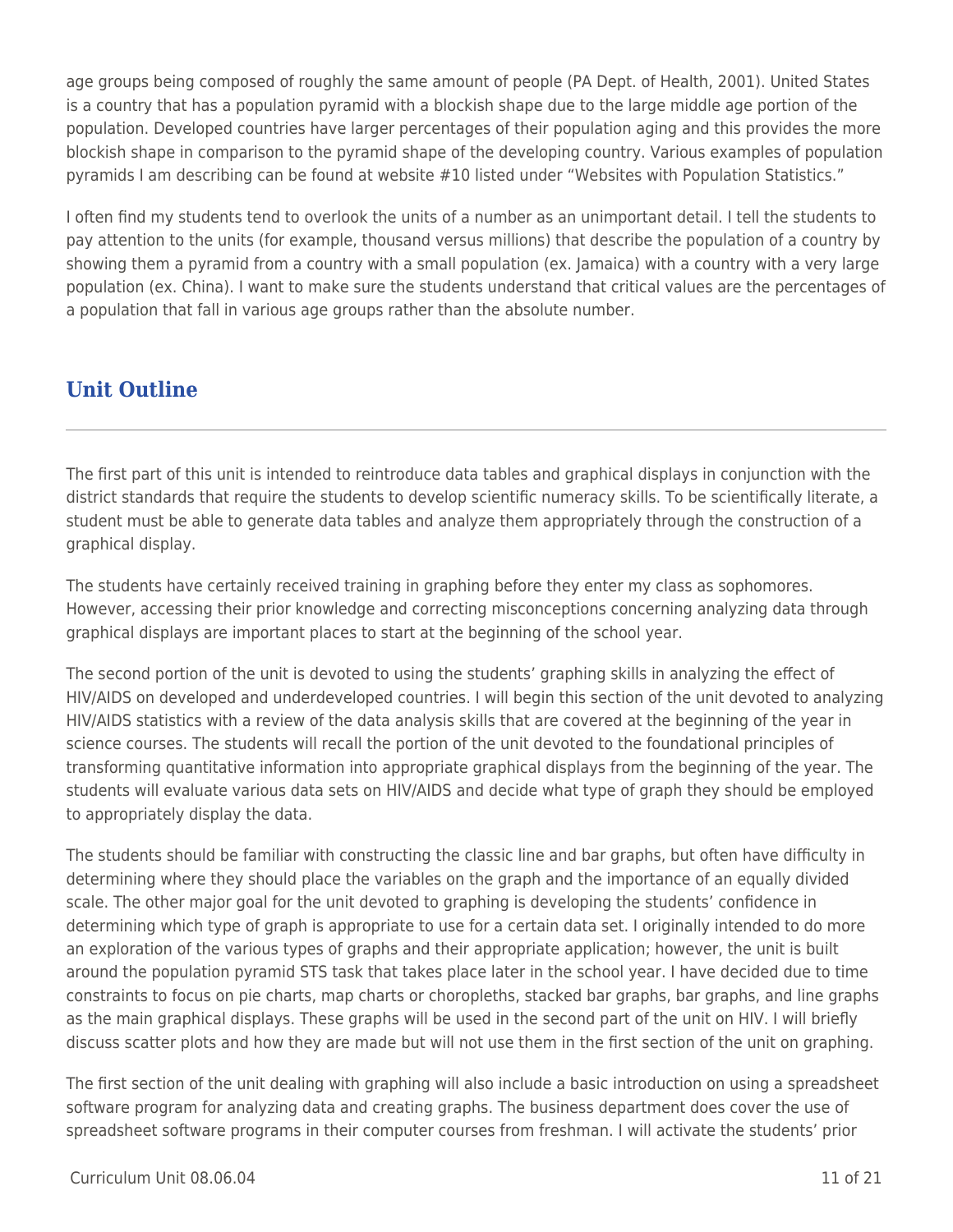knowledge about manipulating data in a spreadsheet program using a systematic tutorial that I have included in my appendix under lesson plans.

Some of my students are health science majors others are business majors due to the schools' dual magnet themes. Analyzing data and depicting data appropriately is a skill used by both scientists and businesspersons. Graphical depictions can mislead the viewer. Whether the students have the goal of going into science or business each one should have, the ability to recognize when information is misleading and leads to drawing an invalid conclusion. An informed citizen should be able to analyze a graph and detect flaws with the way in which the information is being presented. The students will compare and contrast various types of graphs and determine what quantitative information is appropriately displayed in each type of graph. Special emphasis will be placed on building the students' skill to analyze poorly constructed graphical displays that may mislead visually.

The students will apply their knowledge of graphics by being provided with various graphical displays that include both "good" and "bad" graphs. The students will determine if the rules of using a certain graph have been followed and if the graphs are misleading. I have included links to bad graphs (see website #1) and good graphs (see website #1,2,3) in the appendix section of my unit under teacher resources. I recommend finding "bad" graphs online to reinforce the point that not everything on the web is "good." I have created poor graphs using spreadsheet software that can be accessed by going to the teacher resource section. The examples I have created are a pie graph (Fig. 2) using all fifty states and their percentage of the AIDS cases each state has out of the entire AIDS cases for the entire country. Pie graphs should only contain a maximum of eight groups in order to allow for appropriate visual distinction between the slices. I have also included a bar graph (Fig. 3) using the same data on cumulative number of HIV cases in all 50 states. The bar graph does not provide for easy distinction between the various states and the legend cannot fit on the page due to the number of states. The data used to make the bar graph below is from the CDC, HIV/AIDS Surveillance Report: Cases of HIV Infection and AIDS in the United States, 2006, National Center for HIV, STD, and TB Prevention, Centers for Disease Control and Prevention, Department of Health and Human Services, 2008. The Kaiser Family Foundation supports the web page www.statehealthfacts.org. This website provided the data below in downloadable spreadsheet format that allowed for my graphical display using a spreadsheet software program.

### Figure 2

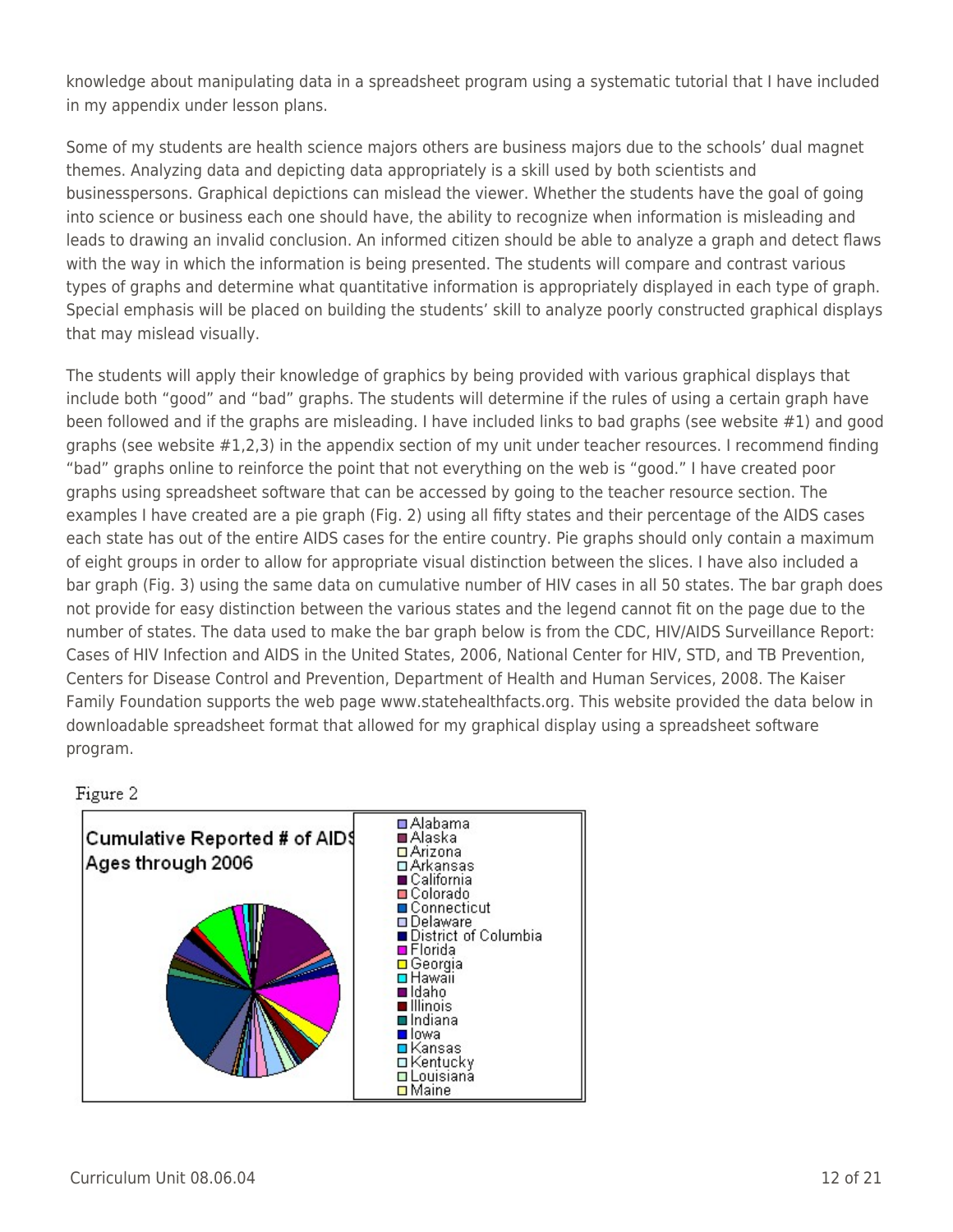Figure 3



The second half of this unit aligns with the science, technology, and society task that is covered during the latter part of the unit. The students will call upon the graphing unit that was introduced to them at the beginning of the year as they are introduced to population pyramids. The students will develop their skills in analyzing the growth patterns of human populations using population pyramids provided by the Center of Disease Control and Prevention and then distinguish between a developed and underdeveloped country of their choice from the database containing population pyramids.

Science is fueled by data acquisition and in order to narrow the topic the students will examine data related to factors that influence the incidence and prevalence of infectious diseases affecting the growth of human populations. In the second portion of the unit, the students will recall their knowledge of genetics by reviewing dominant versus recessive traits. The students will collect data on the phenotypes of the individuals in the classroom that have either a dominant or recessive trait. The class data will reflect a sample population and the students will then transform their data into an appropriate graphical display recalling the various graphics we discussed from the first section on graphing. The following are a list of some classic dominant traits that I would use with the class.

1. Unattached earlobes are dominant to attached earlobes.

2. A hairline with a widow's peak (my students call this an "eddy") is dominant over a continuous hairline.

3. Mid-digit hair on the middle portions of your fingers is dominant over having no mid-digital hair at all.

4. Rolling your tongue into a tube is dominant to not being able to roll your tongue.

5. Clasping your hands naturally and having your left thumb rest on top of your right thumb is dominant to right thumb over left.

6. The distal end of your pinky bending in towards the ring finger when placing your hands at rest on a table is dominant over a pinky that stays straight (Starr, 2004).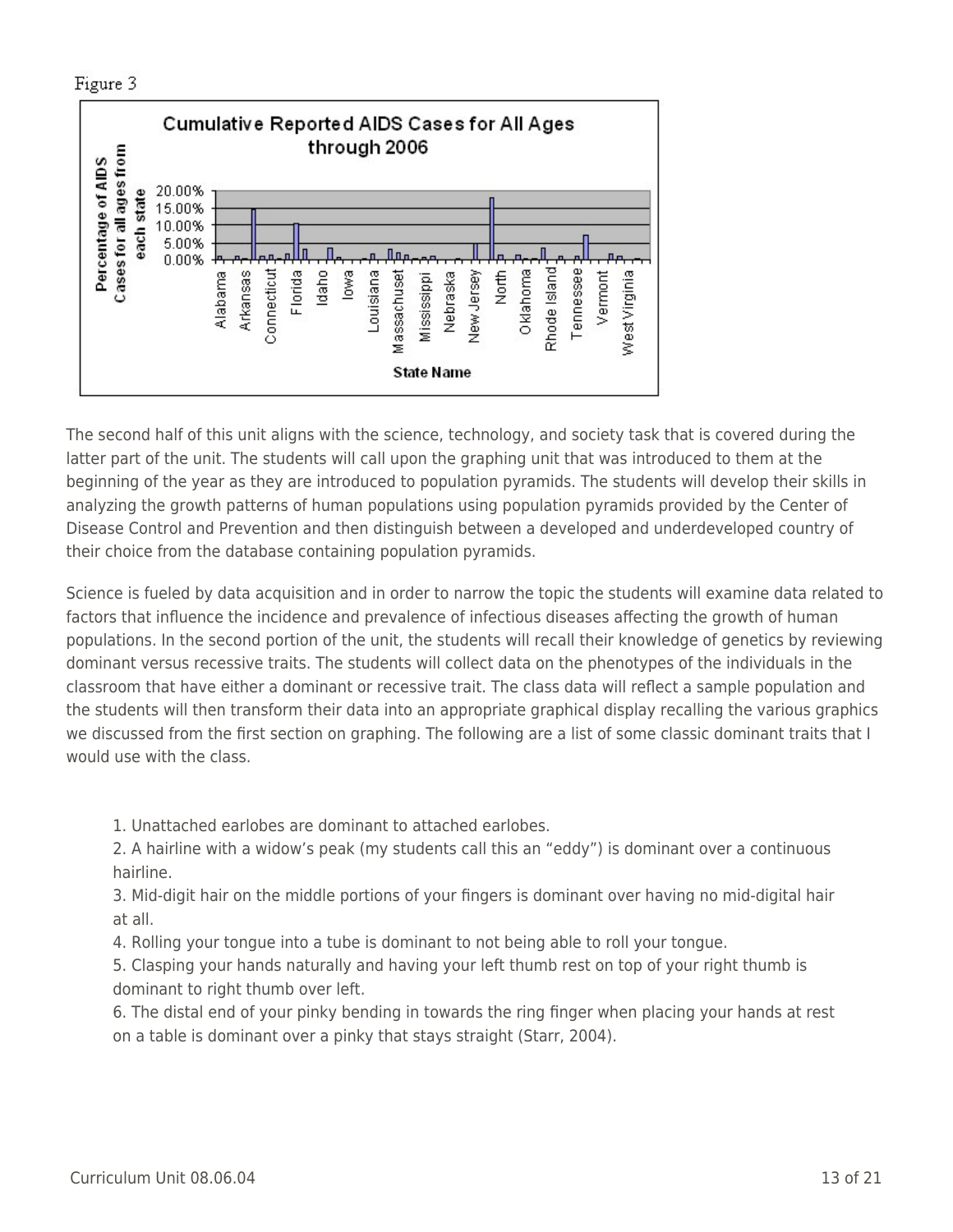Students will utilize and enhance their skills in generating a bar and a line graph using the class data. The students will then be introduced to software programs that are capable of generating graphical displays. There are a variety of spreadsheet software programs capable of generating charts. The ability to manipulate data through a spreadsheet program is an essential skill that all students should have mastered in order to be fully prepared for the demands of a liberal arts or technical college. Below I have provided an example of a bar graph (Fig. 4) that I generated by entering fictional data on dominant versus recessive traits in a spreadsheet program.



Figure 4

This unit is intended to meet the requirements for biology students at the high school level, but parts of the unit could readily be used at the middle school level as well in other disciplines such as math, business, and psychology. Many computers have a spreadsheet programs installed along with their main word processing programs. I suggest that if you are unfamiliar with the program offered on the computers in your building that you contact your Information Technology personnel for a tutorial or request a professional development seminar on the subject. The ability to manipulate data within a spreadsheet is a critical skill for both the educator and student in the age of data analysis to assess student learning and the success of a school. The spreadsheet program is a critical piece of this unit, as it will be used in throughout the unit to generate graphical displays.

The second part of the unit will focus on the students investigating the factors related to HIV/AIDS that affect the growth of human populations. The science, technology, and society (STS) task from the state requires students to analyze population pyramids representing human populations from developed and underdeveloped countries. The students are asked to compare and contrast these pyramids and determine what factors contribute to the difference in the demographics and growth of each country. This STS task also requires students to analyze population pyramids representing the populations in twenty years. The unit I have developed is intended to broaden the investigation. This unit also aligns with a previous unit I have written on infectious diseases with an emphasis on viral infections.

The second portion of the unit is intended to begin after the students have completed the state STS task on population pyramids. Once the students have practiced collecting data on their class concerning dominant and recessive traits and choosing the appropriate graph to depict the class data, the students will be reintroduced to the STS task on population pyramids. The students will review the how to analyze a population pyramid and the distinct shape a developed country has versus an underdeveloped country. The students will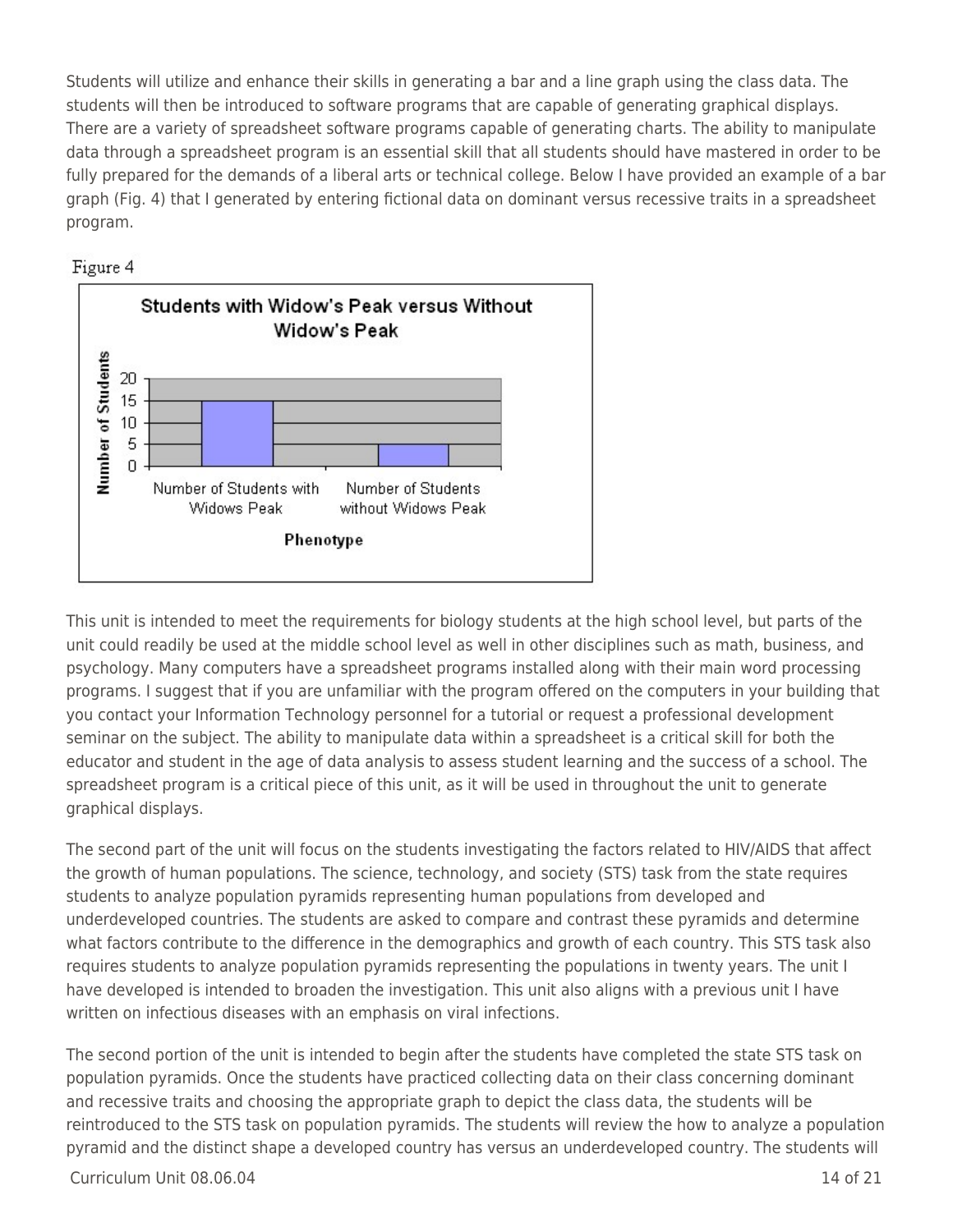then choose a developed and underdeveloped country to research the effect that HIV/AIDS has on these countries. Infectious diseases always hold the attention of the students as they are always curious about their health and the various "facts" they believe about the transmission and prevention of more notable infectious diseases. All of humanity is linked in their ability to understand pain and suffering that comes from an infectious disease.

There are many pros and the cons to globalization. The advent of globalization has provided a highway for infectious diseases to travel from country to country. Infectious diseases are capable of spreading to many more populations due to the increased air travel. I want the students to understand that as they research two different countries that may be thousands of miles apart; these countries can easily be linked globally through the ease of traveling by air.

The students will then choose several factors (such as access to healthcare, access to contraceptives, drugs/treatments, and clean water) contributing to the transmission and prevention of HIV/AIDS affecting the growth of a developed and underdeveloped population. The students will use various credible Internet resources such as the World Health Organization, Center for Disease Control, and the United Nations to collect data on their chosen countries. Research on the Internet will provide the students with data related to factors contributing to the transmission and prevention of HIV/AIDS affecting the countries they have chosen to investigate. There have been many gains in the health field in concerning biotechnology and computer technology. These technological advances have allowed for greater access to data monitoring the health of human populations around the world. The students will develop graphical displays of the data using a spreadsheet software program. The students will then compare their graphs with the population pyramids of their countries. The students will compare and contrast how the data are related to population pyramids provided by the U.S. Census Bureau International Database. The students will present their findings to the class through a computer-generated presentation.

## **Appendix**

### **Implementing District Standards**

There are two key standards covered in this exploration of graphing and the influence HIV has on the health and growth of human populations. In accordance with district standards, the students will develop their scientific numeracy skills in presenting scientific data and ideas through graphical displays. The unit will involve teaching students how to appropriately collect and analyze data through graphical displays. The New Haven district requires that students are able to develop an answer as to how science and technology in society affect the quality of human life. In addition, the students will be able to determine how technological advances have increased the longevity of human life and in turn increased the size of human populations over the past century due to the development of vaccinations. The unit will also have a significant e-learning component that will allow the students to use software programs and websites that provide students the ability to manipulate data through various programs offered online and software programs.

### **Create Graphs Using Spreadsheet Programs**

Creating graphs using a spreadsheet program is a simple process once you are familiar with the icons used by the program and where to look for tools located within the toolbar of the program. My instructions are based

 $C$ urriculum Unit 08.06.04 15 of 21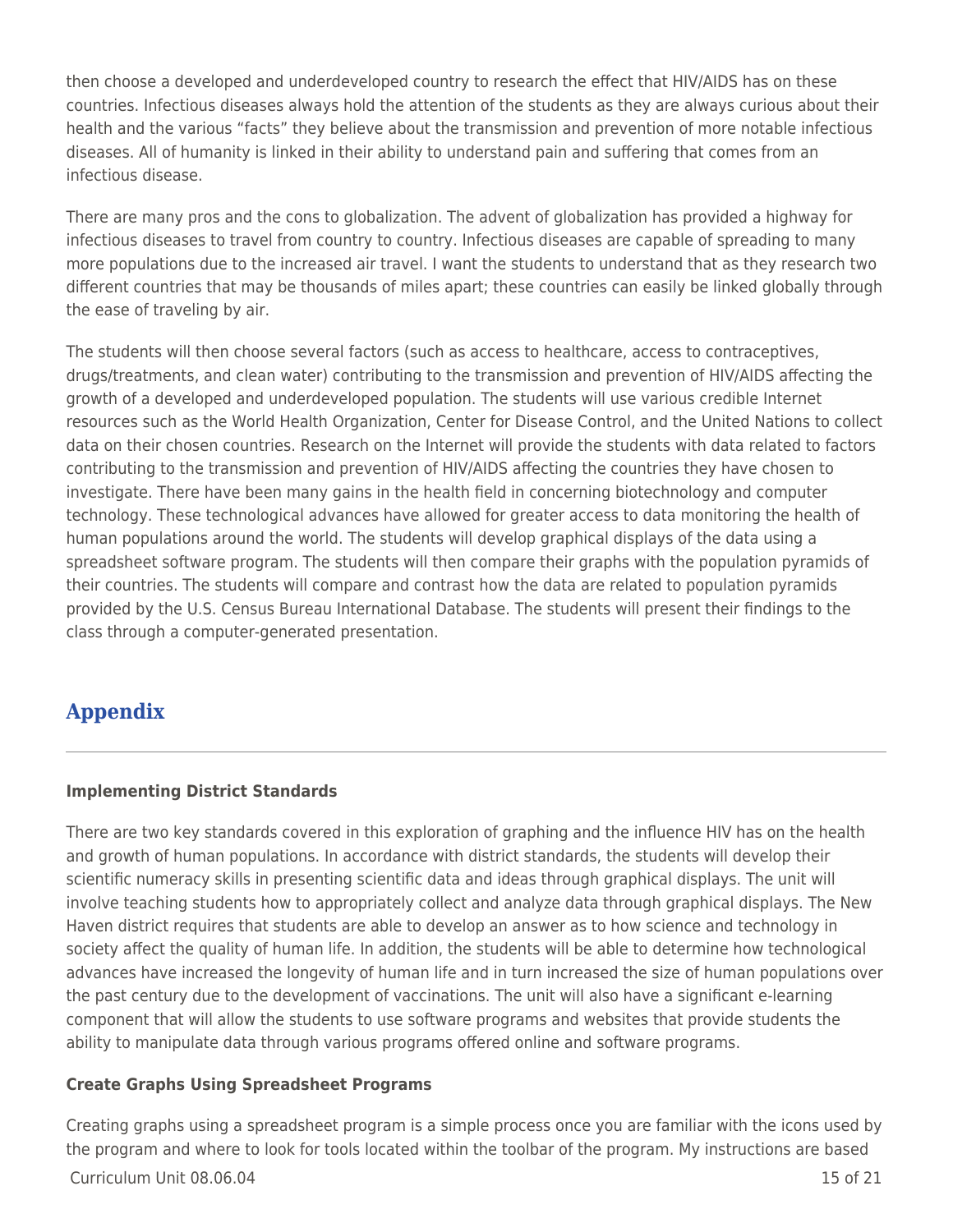on having your data already entered into the spreadsheet. The first column of data you entered will be the "x range" of data and this will appear on the horizontal axis. The second column of data you entered will be the "y range" of data and this will appear on the vertical axis. Using the mouse, "highlight" the two columns of data you entered. For example, place the cursor in cell A2 then "left click" and hold while dragging the mouse to cell B6, then "release" the left click on the mouse. Next, move your mouse to the main tool bar and "left click" on INSERT then select CHART or you can click on the icon showing a bar graph in the tool bar. Step one-- CHART TYPE appears, and under CHART TYPE select the type of graph appropriate from the list of standard types of graphs. You can see a sample view of the graph from the chart type you have chosen by clicking on the box in the lower right hand corner labeled as PRESS TO VIEW SAMPLE. Then "left click" on NEXT. Then, the second step -- CHART SOURCE DATA will appear, "left click" on NEXT. The third step, CHART OPTIONS will appear under TITLES provide a CHART TITLE, a VALUE for x-axis, and a VALUE for the y-axis. You can also determine the number of GRIDLINES you want for each axis. You also have the option for have a LEGEND to show for your data simply by checking the box. There may be an option to show the data table along with your graph by selecting that box. Once you have made your selections, then "left click" NEXT. The last step may provide you with the option of placing your chart in a new spreadsheet or placing your chart in with your data table. If you desire to have your graph or chart placed into a word document then just "right click" and then select COPY, and then "right click" and select PASTE wherever you want your graph to appear in your document.

### **Examples of Independent and Dependent Variable Identification Statements**

The following are different examples of problem statements I would provide to the students to help them practice identifying the dependent and independent variables.

1. Students are investigating the effect of different types of soil on the growth of plants.

2. Students are investigating the effect of various temperatures of seawater on the growth of fertilized sea urchin eggs.

3. Students are investigating the effect of different concentrations of the enzyme pepsin on producing apple juice from apples.

4. Students are investigating the effect of different wavelengths of light on the production of oxygen by red algae.

5. Students are investigating the effect of different types of nutrient sources on the growth of Streptococcus mutans .

#### **Sample Lesson**

Lesson: Outbreak of a fictional infectious disease

Lesson description: The students will use their creativity to create a fictional disease that is spreading through the school's population. Students will collect data regarding the spread of the fictional disease and will first develop a choropleth map depicting the incidence of the fictional disease throughout the school building. Once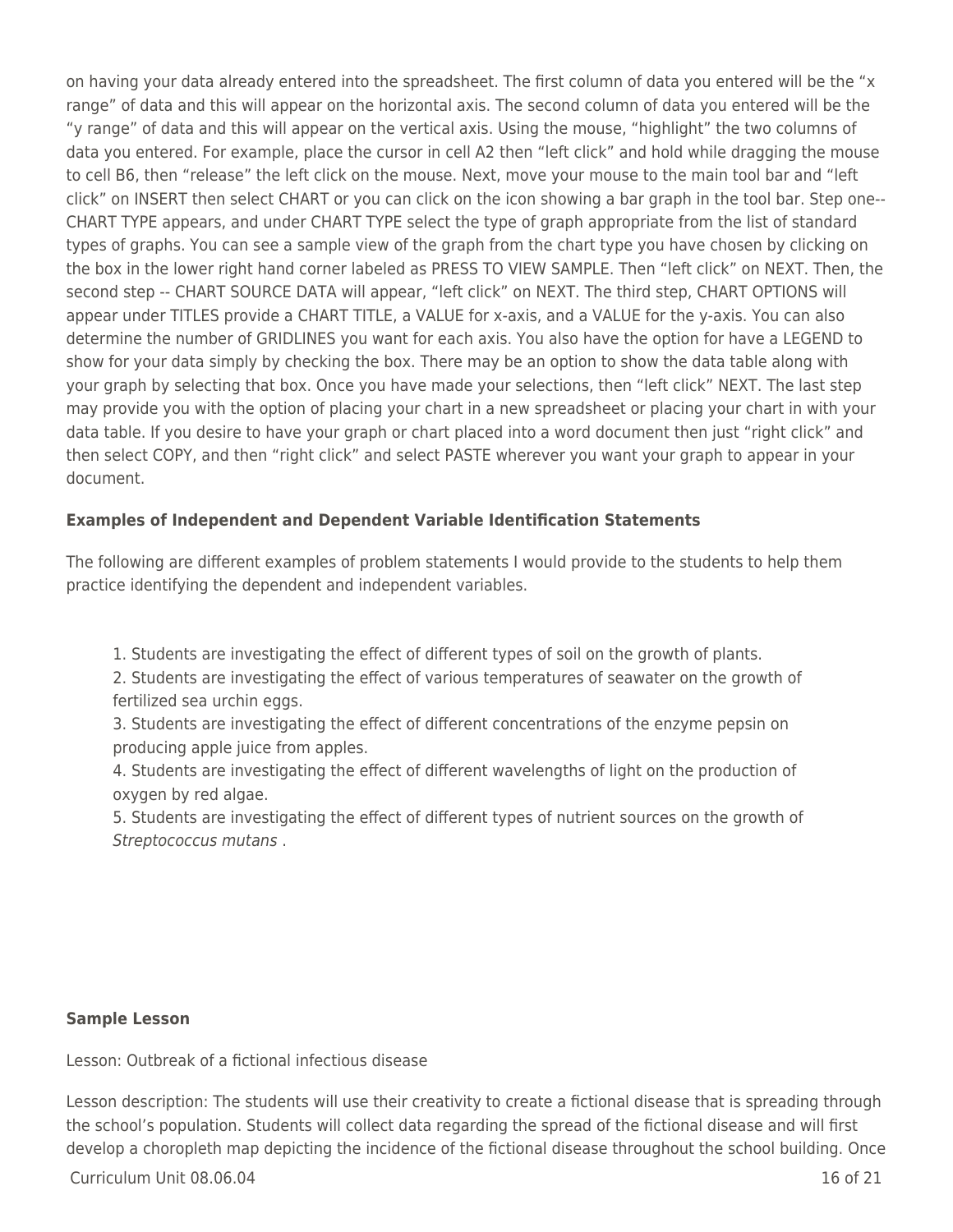the map is completed, the students will then take the data develop an appropriate data table to organize their data before choosing the correct graph to analyze the data at the end of the unit.

Objective: Engage students by the creation of a fictional infectious disease that is overtaking the student population at our high school.

Opening Engagement Activity: Students look for a number under their desk that indicates whether they have been infected. The Glowing Germ lotion is spread throughout the room without the students' knowledge and I announce that the infectious disease they have just created has struck the classroom. Students examine their hands under a long wavelength UV light to determine if they have been exposed to the disease and determine how much they have been exposed based on how much lotion is on their hands. To simulated the spread of the disease in classrooms across the building the students will choose numbers from a hat to determine the number of cases of the disease found in each class and chart their data in a data table developed by each student

Learning Activity: Students collect fictional data and create an appropriate data table to organize their data in suitable format for a choropleth or map chart. On a large piece of butcher paper, I will have previously recorded the number of students in each grade and the number of staff and faculty in the building. I will ask for a volunteer and have the student come pick a number for a bag of numbers that will serve to represent the number of cases of the fictional infectious disease that will break out throughout the school each day of the unit. The students will record this data in a table they have generated in small groups and create their own map of the building only depicting classrooms in order to simply the shape of the building. The students will use their notes on chorolpleth maps and the sample " World Map of HIV cases" to create their own choropleth map of the infectious outbreak in the school at the end of the unit when all of the data has been collected on the spread of the fictional disease. I will then discuss the key vocabulary words of prevalence and incidence with the students in developing their knowledge of key vocabulary used in epidemiological studies.

# **Teacher Bibliography**

Campbell, L., Campbell B., & Dickinson, D., (2004). Teaching and Learning Through the Multiple Intelligences. Boston: Pearson. Reviews each of the intelligences and provides activities for each.

Chambers, J., Cleveland, W, Kleiner, B. & Tukey, P. (1983). Graphical Methods for Data Analysis . Wadsworth International Group & Duxbury Press. Provides background on various graphs and criteria for effective versus misleading graphs.

Cothron, J., Geiese, R. & Rezba, R. (2000). Student and research: Practical strategies for science classrooms and competition Kendall/Hunt Publishing Co. Provides great sample lessons and creative ideas on teaching scientific investigations through data acquisition.

Cleveland, W. (1993). Visualizing data . AT&T Bell Laboratories, Murray Hill, N.J. Provides background on various graphs and criteria for effective versus misleading graphs.

Estimated HIV Infection and Reported AIDS Cases, Year-End. (2006). World Almanac & Book of Facts, 00841382, 2008. Provides statistics on HIV/AIDS cases.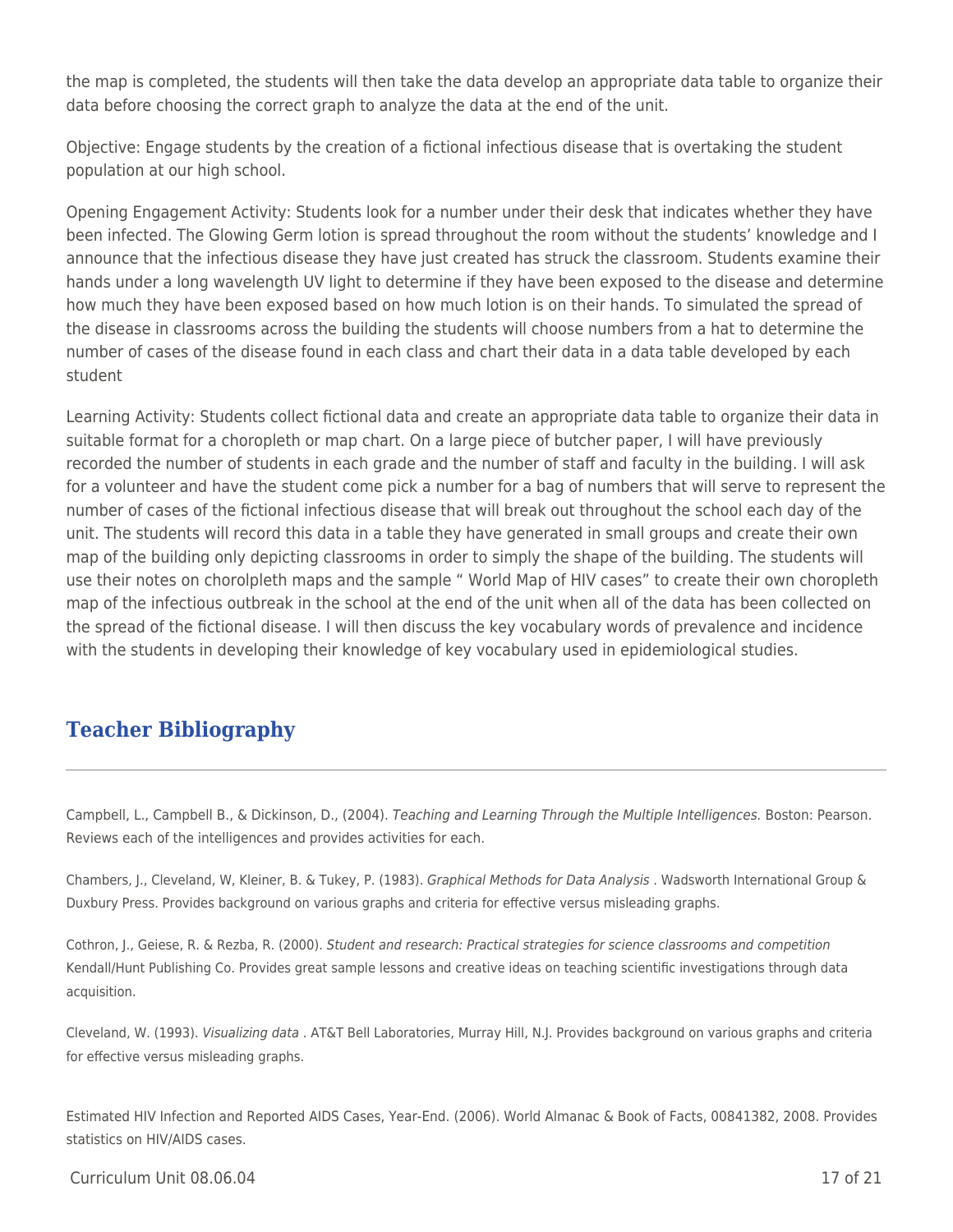Garrett, L. (July/Aug, 2005). The lessons of HIV /AIDS. Foreign Affairs. The Council of Foreign Affairs. Retrieved June 16, 2008 from World Wide Web http://www.foreignaffairs.org/20050701faessay84404/laurie-garrett/the-lessons-of-hiv-aids.html. Excellent article reviewing all angles that HIV/AIDS touches in a country dealing with a large population infected with HIV.

Jelen, B. (2007). Charts and graphs for Microsoft Office Excel 2007 [electronic resource]. Indianapolis, Ind,: Que, Online book providing tutorial on using Microsoft's Excel spreadsheet program.

Pennsylvania Department of Health. (2001). Health Statistics-Technical Assistance: Tools of the Trade. Commonwealth of Pennsylvania. Retrieved June 20, 2008 from World Wide Web http://www.health.state.pa.us/hpa/stats/techassist/tools.htm. Provides background information and examples of statistical measurements, data analysis, charts and graphs, data collection/processing as related to populations.

Phillips, I., & Murray, P., Kirk, P. (2001). The Biology of Disease . Oxford: Blackwell Science Ltd. College level pathophysiology text book. Provides introduction to epidemiology.

Robbins, N. (2005). Creating more effective graphs . John Wiley & Sons, Inc., Hoboken, NJ. Brief descriptions of various types of graphs and provides various examples and explanations of poor/misleading graphs.

Rugg, H. (1925). Primer of graphic and statistics for teachers . Houghton Mifflin Co., Boston, MA. Provides more a historical background of various graph types and their use since this was published in 1925 and some graph types present today were not yet invented.

Schmid, C. (1983). Statistical Graphics: Design Principles and Practices . John Wiley & Sons, Inc. Provides overview of the various types of graphs and critiques their uses providing numerous examples of various graphs and poorly constructed graphs. Great section on population pyramids as histograms.

Starr, B. (2004). Ask a Geneticist. The Tech: Understanding Genetics . The Tech Museum of Innotvation. San Jose, CA. retrieved from http://www.thetech.org/genetics/ask.php?id=22 Provides examples of human dominant and recessive traits and an image of HIV attacking a white blood cell.

Tortora, G. & Funke, B. (2002). Microbiology: An Introduction. San Francisco, CA, Benjamin Cummings. College level textbook with an introduction to epidemiology and background on HIV transmission.

Tufte, E. 1983. The Visual Display of Quantitative Information. Graphics Press, Cheshire, CT. Excellent overview of the purpose of graphs, how they can be misused, what a terrible graph looks like, along with excellent examples of various graphs and their evolution of the years.

United Nations, (2003). Ageing populations: opportunities and challenges for Europe and North America / United Nations Economic Commission for Europe . New York: United Nations, 2003. v, 25p. ; 21 cm. Review of the change in demographics and the need for preparation for the larger portions of the developed countries that are ageing.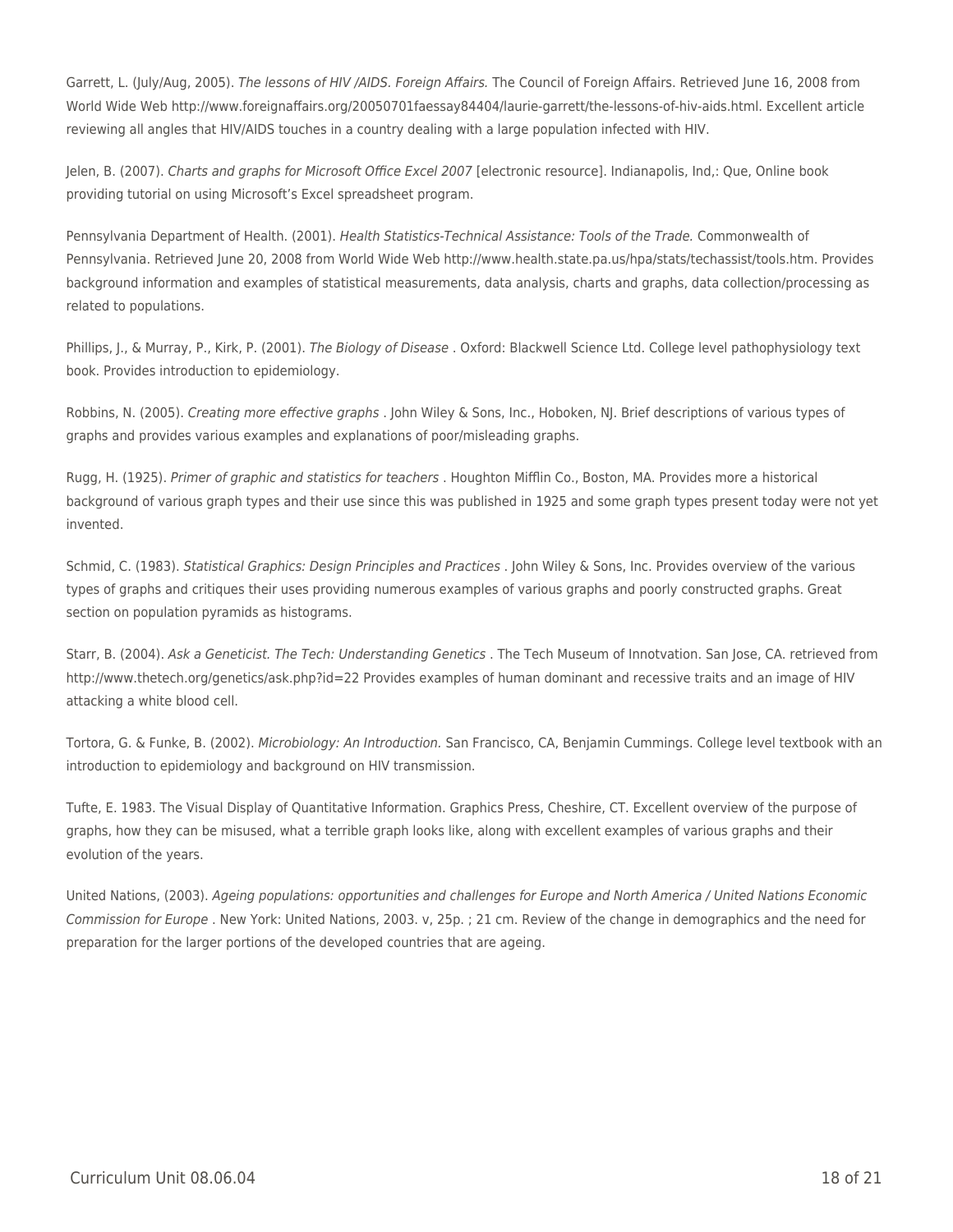## **Websites on Graphing**

http://www.statcan.ca/english/edu/power/ch9/first9.htm

Provides examples and defines various types of graphs and provides lesson plans. Examples of bad graphs are under "When is it not appropriate to use a graph?"

http://exploringdata.cqu.edu.au/read\_me.htm

Teacher from Education Queensland provides data exploration downloadable files of sample data sets, graphs, assessments, and activities.

http://www.health.state.pa.us/hpa/stats/techassist/tools.htm

Pennsylvania Department of Health provides explanations of statistical tools used in analyzing health of populations.

http://www.mste.uiuc.edu/courses/ci330ms/youtsey/lineinfo.html

Devoted to providing example and defining various types of graphs.

http://www.mathleague.com/help/data/data.htm

Provides examples of line, bar, pie, and mean, median, and mode

http://www.eia.doe.gov/neic/graphs/preface.htm

Provides data on energy and using various types of graphs

http://math.youngzones.org/stat\_graph.html

Provides examples of bar graph, line graph, line plot, histogram, pie chart, pictograph, stem and leaf plot, scatter plot, box plot,

### **Websites with Population Statistics**

http://www.prb.org/Content/NavigationMenu/PRB/Educators/Making\_Population\_Real/Making\_Population\_Real\_\_New\_Lesson\_Plan s and Classroom Activities.htm

Provides lesson plans and classroom activities on population dynamics.

http://www.bls.gov/bls/demographics.htm

U.S. Department of Labor Statistics Website provides a variety of statistics related to U.S. population

http://www.census.gov/ipc/www/idb/

 $C$ urriculum Unit 08.06.04 19 of 21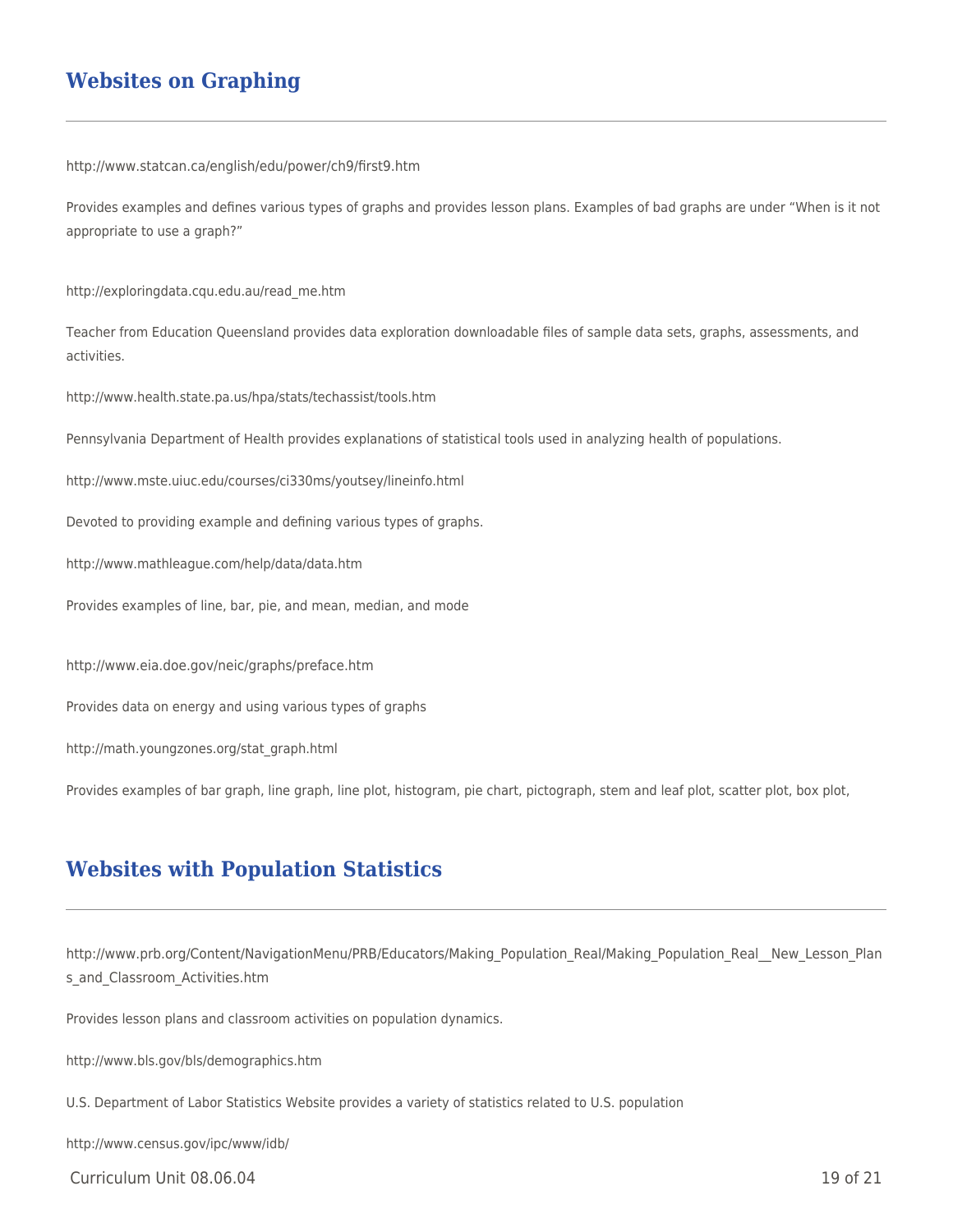U.S. Census Bureau International Database Website provides population pyramids of various countries.

http://www.census.gov/dmd/www/teachers.html Web page devoted to providing resources and lessons for teachers on using census data.

http://www.learner.org/interactives/dailymath/getpicture.html

Provides description and examples of exponential population growth and

http://www.hivaidssurveillancedb.org/

HIV/AIDS Surveillance Database Can create custom reports investigating the various demographics and strains of HIV affecting various human populations globally

http://www.cdc.gov/nchs/Default.htm

National Center for Health Statistics for CDC Joint United Nations Programme on HIV/AIDS HIV/AIDS and Human Development Thematic Guidance Notes. Provides details on strategies for HIV/AIDS epidemic

http://www.nlm.nih.gov/medlineplus/infectiousdiseases.html

MedlinePlus: Infectious Disease website from National Institute of Health provides criteria for HIV infection and its development to AIDS.

http://www.gapminder.org/world/

Website that provides data concerning life expectancy, income, infant mortality in graphical displays for countries around the world.

## **Websites on HIV/AIDS Statistics**

http://www.who.int/whosis/en/

World Health Organization Statistical Information System Website provides interactive and downloadable health related datasets on various indicators from 193 countries.

http://www.cdc.gov/hiv/topics/surveillance/resources/reports/2006report/pdf/2006SurveillanceReport.pdf

HIV/AIDS Surveillance Report: Cases of HIV Infection and AIDS in the United States, 2006, National Center for HIV, STD and TB Prevention, Centers for Disease Control and Prevention, Department of Health and Human Services, 2008. Provides statistics on HIV/AIDS in U.S. for 2006.

http://www.statehealthfacts.org

Provides downloadable data on HIV/AIDS for each state in U.S.

http://www.cdc.gov/nchhstp

Curriculum Unit 08.06.04 20 of 21